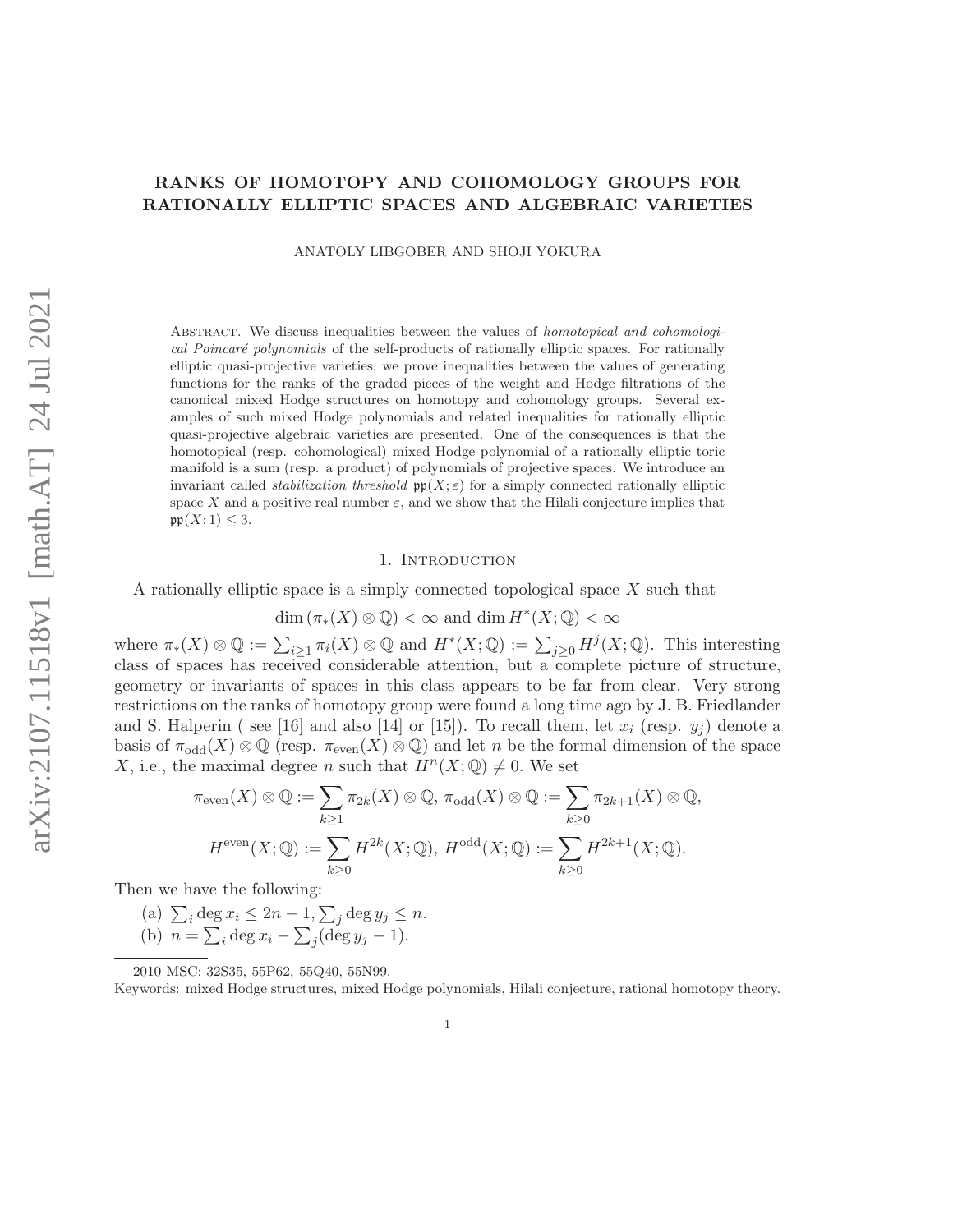- (c)  $\chi^{\pi}(X) := \dim (\pi_{\text{even}}(X) \otimes \mathbb{Q}) \dim (\pi_{\text{odd}}(X) \otimes \mathbb{Q}) \leq 0.$
- (d)  $0 \le \chi(X) = \dim H^{\text{even}}(X; \mathbb{Q}) \dim H^{\text{odd}}(X; \mathbb{Q}).$
- (e)  $\chi(X) > 0 \Longleftrightarrow \chi^{\pi}(X) = 0.$
- (f) Betti numbers  $b_i = \dim H_i(X; \mathbb{Q})$  of X satisfy Poincaré duality [14, §38 Poincaré Duality]. In particular  $b_n = 1$  and  $b_{n-1} = b_1 = 0$ .
- (g) Betti numbers satisfy inequalities:  $b_m \leq \frac{1}{2}$  $rac{1}{2}$  $\binom{n}{m}$  $\binom{n}{m}$ ,  $m \neq 0, n$  (cf. [27, Corollary to Theorem 1])  $<sup>1</sup>$ </sup>

Moreover, the Hilali conjecture  $[20]$  (also see  $[21, 22]$ ), which is still open, suggests that:

(1.1) 
$$
\dim (\pi_*(X) \otimes \mathbb{Q}) \leq \dim H^*(X; \mathbb{Q}).
$$

The present paper, instead of  $(1.1)$ , shows different types of inequalities between the ranks of homotopy and cohomology groups of rationally elliptic spaces (cf. [30]). They are stated in terms of the *cohomological Poincaré polynomial* and the *homotopical Poincaré polynomial*. For a simply connected rationally elliptic space X we put

$$
P_X(t) := \sum_{k \ge 0} \dim H^k(X; \mathbb{Q}) t^k \quad \text{and} \quad P_X^{\pi}(t) := \sum_{k \ge 2} \dim (\pi_k(X) \otimes \mathbb{Q}) t^k.
$$

In [30] the second named author showed that there exists a positive integer  $n_0$  such that for all  $n > n_0$  one has  $P_{X^n}^{\pi}(1) < P_{X^n}(1)$ . Here  $X^n = \underbrace{X \times \cdots \times X}_{n}$ is the Cartesian product

of *n* copies of *X*. Below we show the following (announced in [31]):

Theorem 1.2. *Let* X *be a simply connected rationally elliptic space. For any positive real number*  $\varepsilon$  *there exists a positive integer*  $n(\varepsilon)$  *such that for all*  $n \geq n(\varepsilon)$  *and all*  $t \geq \varepsilon$ 

$$
(1.3) \t\t P_{X^n}^{\pi}(t) < P_{X^n}(t).
$$

**Remark 1.4.** Note that, since X is simply connected,  $P_X(t) = 1$  implies that X is rationally homotopy equivalent to a point (cf. [14, Theorem 8.6]), and hence  $P_X^{\pi} = 0$ . In particular, the inequality (1.3) is satisfied with  $n(\varepsilon) = 1, \forall \varepsilon > 0$ . Therefore, in Theorem 1.2 we assume that  $P_X(t) > 1$ . We also note that the formal dimension of a simply connected space is bigger than or equal to 2.

Theorem 1.2 suggests the following invariant of a rationally elliptic homotopy type:

**Definition 1.5.** The stabilization threshold is the smallest integers  $n(\varepsilon)$  such that inequality (1.3) takes place for all  $n \geq n(\varepsilon)$ .

We denote the stabilization threshold by  $\mathfrak{pp}(X;\varepsilon)$ , where  $\mathfrak{pp}$  stands for "Poincaré polynomial". For example, for  $\varepsilon = 1$  we have

- (1)  $\mathfrak{pp}(S^{2n+1}; 1) = 1$ ,
- (2)  $pp(S^{2n}; 1) = 3$ ,
- (3)  $\mathfrak{pp}(\mathbb{C}P^1, 1) = 3$  and  $\mathfrak{pp}(\mathbb{C}P^n, 1) = 2$  if  $n \geq 2$ .

In terms of this invariant, the inequality of Theorem 1.2 implies the following:

<sup>1</sup>This inequality implies that dim  $H^*(X; \mathbb{Q}) \leq 2^{n-1} + 1$ , which is sharper than dim  $H^*(X; \mathbb{Q}) \leq 2^n$  ([15, Theorem 2.75]).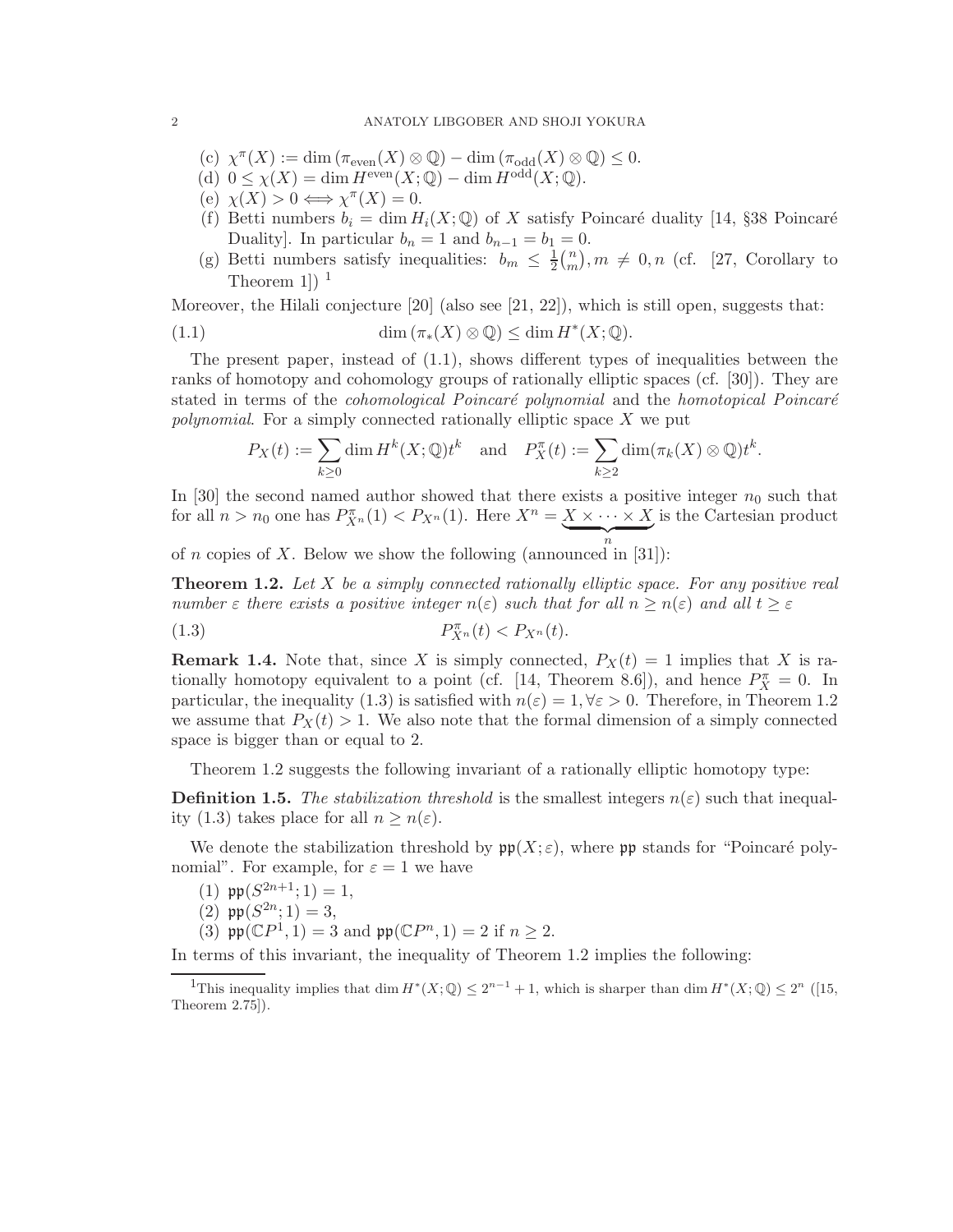**Corollary 1.6.** *For any*  $\varepsilon > 0$  *and*  $r \geq \text{pp}(X; \varepsilon)$  *we have* 

$$
r\left(\sum_{i=2}^n \dim\left(\pi_i(X)\otimes\mathbb{Q}\right)\varepsilon^i\right) < \left(1 + \sum_{i=2}^l \dim H^i(X,\mathbb{Q})\varepsilon^i\right)^r
$$

*where* n *(resp.* l*) is the degree of homotopical (resp. cohomological) Poincare polynomial.*

Note that inequality  $(1.1)$  is a special case of Corollary  $(1.6)$  for the spaces with stabilization threshold  $\mathfrak{pp}(X; 1) = 1$ , but not for the spaces with  $\mathfrak{pp}(X; 1) \geq 2$ . The argument used in the proof of Theorem 1.2 is an elementary calculus observation and based only on the difference in behavior of homotopy groups and cohomology groups in products.

Several results on stabilization threshold and specific values in some examples are presented in Sections 2, 3 and 4 respectively, but let us point out that we have the following result about the upper bound of the stabilization threshold  $\mathfrak{pp}(X;1)$ :

Theorem 1.7. *Let* X *be a simply connected rationally elliptic space of formal dimension*  $n \geq 3$ *. Then* 

$$
\mathfrak{pp}(X;1)\leq n.
$$

We also show that the Hilali conjecture implies sharp bound, independent of dimension:

Theorem 1.8. *If a simply connected rationally elliptic space* X *satisfies the Hilali conjecture, then we have*

$$
\mathfrak{pp}(X;1) \leq 3.
$$

In particular, the question if 3 is an unconditional bound of the threshold  $\mathfrak{pp}(X;1)$  is a weakening of the Hilali conjecture. Note (see Corollary 3.6) that the threshold  $\mathfrak{pp}(X;1)$ does not exceed 3 if the formal dimension does not exceed 20 since the Hilali conjecture is verified up in this range (see [7]). The Hilali conjecture is also valid for formal spaces (see [21]), hence the stabilization threshold  $\mathfrak{pp}(X;1)$  does not exceed 3 also for, e.g., the following spaces, which are formal:

- compact Kähler manifolds  $[12]$ ,
- projective varieties with isolated normal singularities with high connectivity of links [8], and
- smooth quasi-projective manifolds with pure Hodge structure (by Dupont's "purity") implies formality" theorem [13]).

Now, let  $X$  be a quasi-projective algebraic variety. Both the homotopy and the cohomology groups carry mixed Hodge structures  $(10]$ ,  $[11]$ ,  $[25]$ ,  $[17]$ ,  $[18]$ ,  $[26]$ ), which are functorial for regular maps. An invariant of these mixed Hodge structures is given by the generating functions for the dimensions of graded pieces of Hodge and weight filtrations as follows:

(1.9) 
$$
MH_X(t, u, v) := \sum_{k, p, q} \dim \left( Gr_{F^{\bullet}}^p Gr_{p+q}^{W_{\bullet}} H^k(X; \mathbb{C}) \right) t^k u^p v^q,
$$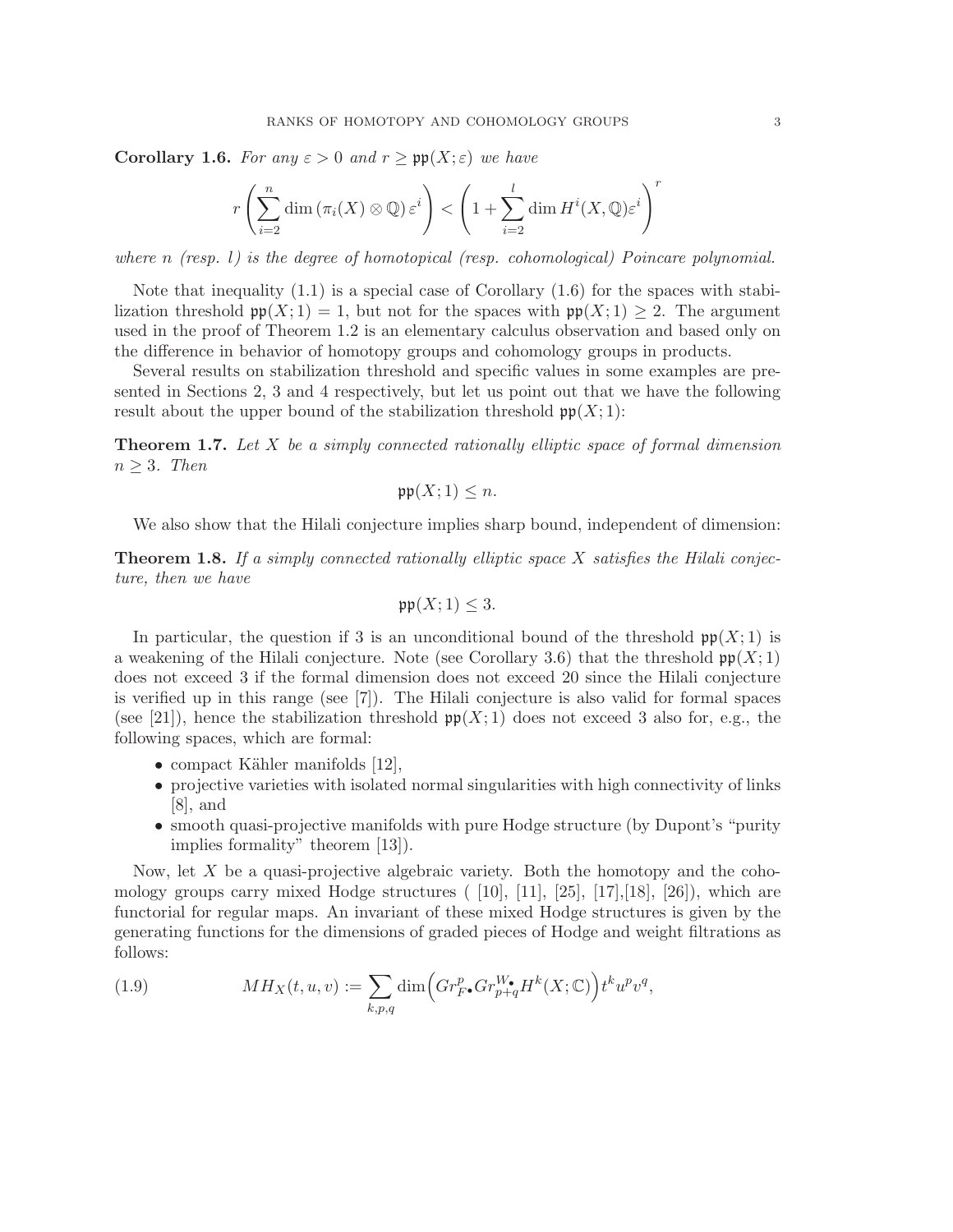where  $(W_{\bullet}, F^{\bullet})$  is the mixed Hodge structure of the cohomology groups.

$$
MH_X^{\pi}(t, u, v) := \sum_{k, p, q} \dim \left( Gr_{\tilde{F}^{\bullet}}^p Gr_{p+q}^{\tilde{W}_{\bullet}}((\pi_k(X) \otimes \mathbb{C})^{\vee}) \right) t^k u^p v^q,
$$

where  $(W_{\bullet}, F^{\bullet})$  is the mixed Hodge structure of the dual of homotopy groups. They will be called respectively the *cohomological mixed Hodge polynomial* and the *homotopical mixed Hodge polynomial* of X. A refinement of Theorem 1.2 (announced in [31]) for algebraic varieties is as follows:

**Theorem 1.10.** Let  $\varepsilon$  and  $r$  be positive real numbers such that  $\varepsilon < r$  and let  $\mathscr{C}_{\varepsilon,r} :=$  $[\varepsilon, r] \times [\varepsilon, r] \times [\varepsilon, r] \subset (\mathbb{R}_{\geq 0})^3$  *be the cube of size*  $r - \varepsilon$ . Let X *be a rationally elliptic quasiprojective variety. Then there exists a positive integer*  $n_{\varepsilon,r}$  *such that for all*  $n \geq n_{\varepsilon,r}$  *the following strict inequality holds:*

$$
MH_{X^n}^{\pi}(t,u,v) < MH_{X^n}(t,u,v)
$$

*for*  $\forall (t, u, v) \in \mathscr{C}_{\varepsilon,r}$ *.* 

Similarly to  $\mathfrak{pp}(X;1)$ , we can consider the smallest integer  $n_0$  such that for  $\forall n \geq n_0$  the following holds

$$
MH_{X^n}^{\pi}(t, u, v) < MH_{X^n}(t, u, v) \quad \forall t \ge a, \forall u \ge b, \forall v \ge c.
$$

We denote it by  $\operatorname{mhp}(X; a, b, c)$ , where  $\operatorname{mhp}$  stands for "mixed Hodge polynomial".

Actual calculations of homotopy and cohomology groups of rationally elliptic quasiprojective varieties are rather sparse with the main focus being on low dimensional cases (e.g., see [1], [3] and [19] where such rationally elliptic spaces are identified) and even less is known about their mixed Hodge theory refinements. Therefore, besides inequalities, we include several examples, in particular toric varieties and arrangements of linear subspaces and calculate the stabilization thresholds for them.

It would be interesting to find non-trivial<sup>2</sup> examples of singular algebraic varieties which are rationally elliptic and study for their mixed homotopy and homology polynomials and their stabilization thresholds.

In §2 we prove Theorems 1.2 and 1.10 and several results on stabilization thresholds. Theorems 1.7 and 1.8 are proven in §3. In the final §4 we give explicit calculations of the homotopical and cohomological mixed Hodge polynomials of several compact and open manifolds, including some toric varieties and complement to arrangements of linear subspaces in affine space. In this section we also introduce and discuss homotopical  $E$ -function which is an analog of classical cohomological E-function.

## 2. Proofs of the main results

The isomorphisms  $\pi_i(X \times Y) = \pi_i(X) \oplus \pi_i(Y)$  and the Künneth formula  $H^n(X \times Y, \mathbb{Q}) =$  $\sum_{i+j=n} H^i(X; \mathbb{Q}) \otimes H^j(Y; \mathbb{Q})$  imply that the homotopical Poincaré polynomial  $P_X^{\pi}(t)$  and

<sup>&</sup>lt;sup>2</sup>A trivial example is  $X \times C$  where X is any rationally elliptic smooth or singular variety and C is a rational cuspidal curve (which is homeomorphic to  $S^2$ ).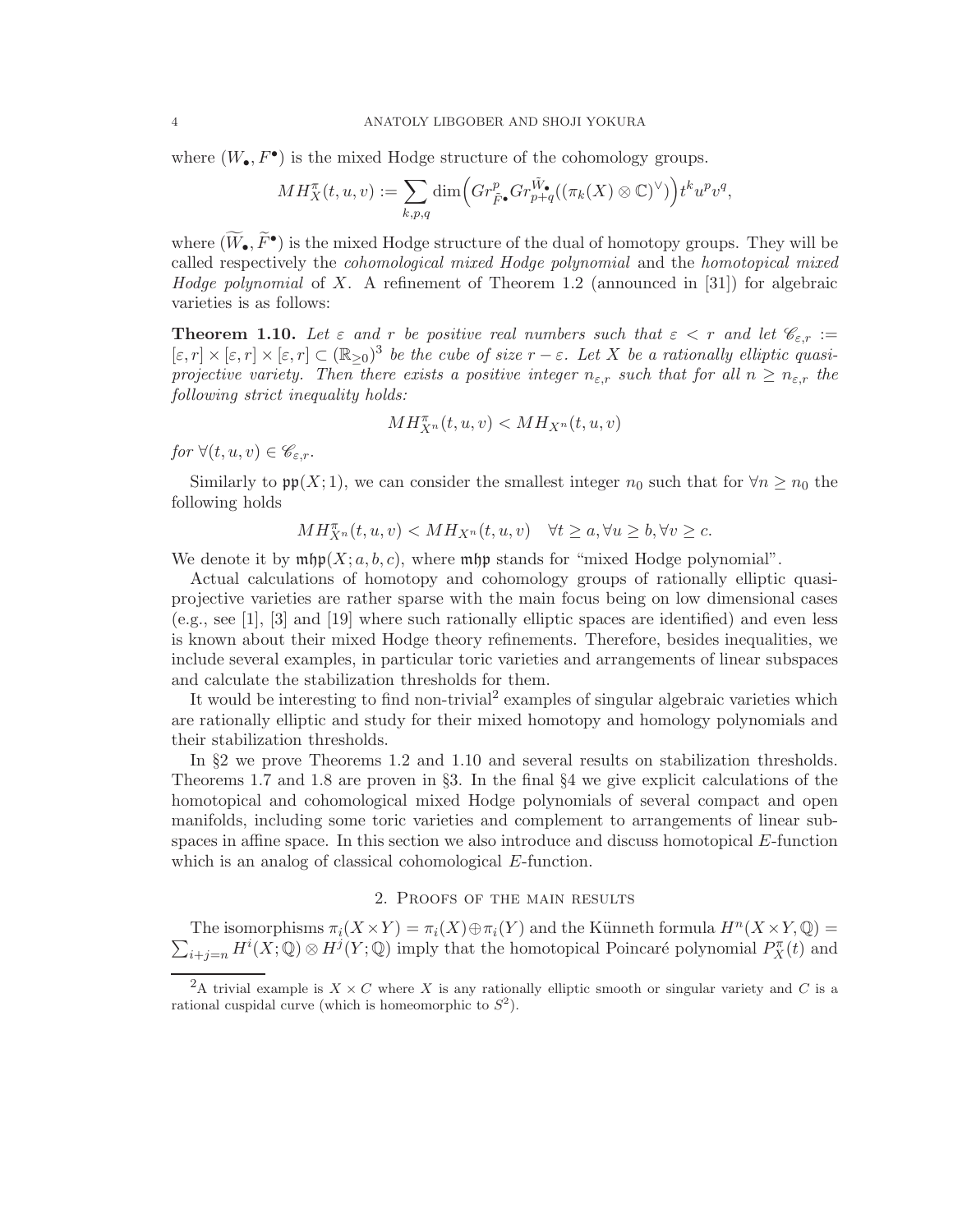the cohomological Poincaré polynomial  $P_X(t)$  are respectively additive and multiplicative, i.e.,

$$
P_{X\times Y}^{\pi}(t) = P_X^{\pi}(t) + P_Y^{\pi}(t)
$$
 and  $P_{X\times Y}(t) = P_X(t) \times P_Y(t)$ ,

which imply that Theorem 1.2 is an immediate consequence of the following:

**Lemma 2.1.** Let  $\varepsilon$  be a positive real number. Let  $P(x)$  and  $Q(x)$  be two polynomials of *the following types:*

$$
P(x) = \sum_{k=2}^{p} a_k x^k, \, a_k \ge 0, \qquad Q(x) = 1 + \sum_{k=2}^{q} b_k x^k, \quad b_k \ge 0, \, b_q \ne 0.
$$

*Then there exists a positive integer*  $n_0$  *such that for*  $\forall n \geq n_0$ 

(2.2) 
$$
nP(x) < Q(x)^n \quad (\forall x \ge \varepsilon).
$$

**Remark 2.3.** For our purpose it is sufficient to consider  $b<sub>q</sub> = 1$ , but we do not assume it.

**Proof** of Lemma 2.1. Select a positive integer  $N_0$  such that  $\deg(Q(x)^{N_0}) > \deg(N_0 P(x))$ and take  $s_0 > 1$ ,  $s_0 \in \mathbb{R}$  such that  $Q(x)^{N_0} > N_0 P(x)$  for any  $x > s_0$ . Then  $R(s, r)$  defined by  $R(s,r) := Q(s)^r - rP(s)$  we have the following for all  $r \geq N_0$  and all  $s > s_0$ :

$$
\frac{\partial R(s,r)}{\partial r} = \log Q(s) \cdot Q(s)^r - P(s) > \log Q(s) \cdot N_0 P(s) - P(s),
$$

 $\sum_{k=2}^{q} b_k e^{k} > e$  since  $b_q \neq 0$ . Thus for all  $s > \max(s_0, e)$  the function  $R(s,r)$  is increasing which is positive for all  $s > \max(s_0, e)$  since  $\log Q(s) > 1$ , because  $Q(s) \geq Q(e) = 1 +$ with respect to r and  $R(s, N_0) = Q(s)^{N_0} - N_0 P(s) > 0$ , thus, in particular  $R(x, n) =$  $Q(x)^n - nP(x) > 0$  for all  $x > \max(s_0, e)$  and for all  $n \geq N_0$ . Therefore we have that

$$
nP(x) < Q(x)^n \text{ for all } x > \max(s_0, e) \text{ and for all } n \ge N_0.
$$

Now, we have the following

$$
\lim_{n \to \infty} \frac{n P(\xi)}{Q(\xi)^n} = P(\xi) \lim_{n \to \infty} \frac{n}{Q(\xi)^n} = 0
$$

for any fixed  $\xi \in [\varepsilon, s_0]$ , since  $Q(\xi) > 1$  for  $\xi > 0$ . Therefore, we see that there exists an integer  $n(\xi)$  such that for all  $n > n(\xi)$  one has  $nP(\xi) < Q(\xi)^n$ . Having such an integer  $n(\xi)$ for each  $\xi$ , we can find  $\delta_{\xi}$  such that for  $|x - \xi| < \delta_{\xi}$  and  $n > n(\xi)$  one has  $nP(\xi) < Q(\xi)^n$ . Selecting a finite set of  $\xi_i$  such that the intervals of length  $\delta_{\xi_i}$  centered at  $\xi_i$  cover  $[\varepsilon, s_0]$ , we see that for  $N \ge \max\{n(\xi_i), N_0\}$  one has  $(2.2)$  for all  $x \ge \varepsilon$ .

**Remark 2.4.** Let  $\mathfrak{n}(\varepsilon, P, Q)$  be the smallest integer  $n_0$  satisfying conditions of Lemma 2.1. We can find an upper bound u of the threshold  $\mathfrak{n}(\varepsilon, P, Q)$ , i.e.,  $\mathfrak{n}(\varepsilon, P, Q) \leq \mathfrak{u}$ , as follows.

(A) First we consider the case when  $0 < \varepsilon \leq 1$ : Let m be the number of the monomials  $a_{l_i}x^{l_i}(1 \leq i \leq m)$  in  $P(x)$  and  $b_qx^q$  be the top degree term of  $Q(x)$ . Let  $\mathfrak{u}_i$  be an upper bound of the stabilization threshold  $\mathfrak{n}(\varepsilon, ma_{l_i}x^{l_i}, 1+b_qx^q)$ , i.e.,  $\mathfrak{n}(\varepsilon, ma_{l_i}x^{l_i}, 1+b_qx^q) \leq \mathfrak{u}_i$ , and let  $\mathfrak{u} := \max\{\mathfrak{u}_1, \cdots, \mathfrak{u}_m\}$ . Then for  $\forall n \geq \mathfrak{u}$  we have for all *i*:

$$
n(ma_{l_i}x^{l_i}) < (1 + b_q x^q)^n \quad \forall x \ge \varepsilon
$$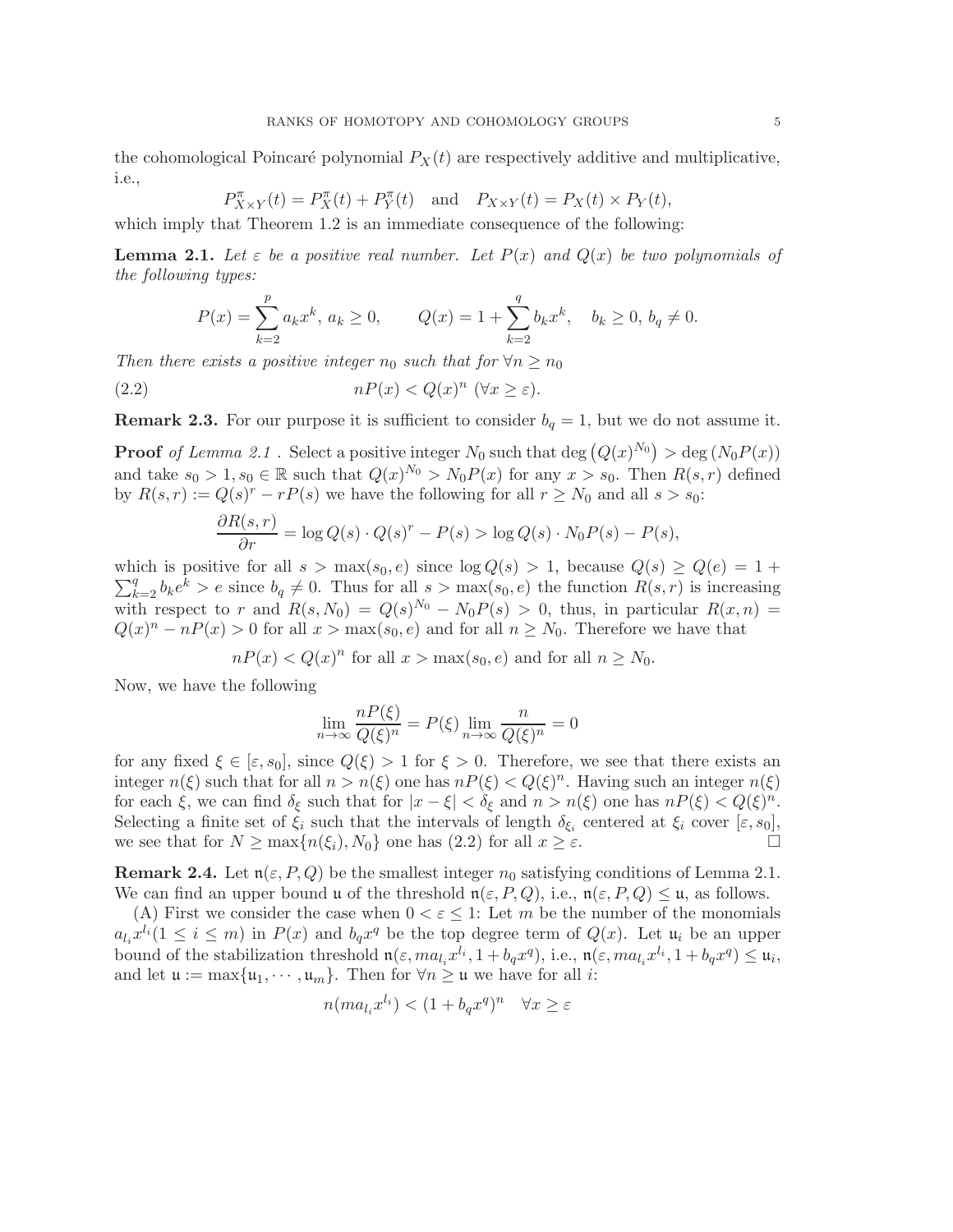and hence

$$
nP(x) = \frac{n}{m} \sum_{i=1}^{m} m a_{l_i} x^{l_i} < \frac{1}{m} \sum_{1}^{m} (1 + b_q x^q)^n < (1 + b_k x^k + \dots + b_q x^q)^n = Q(x)^n.
$$

Therefore we get that  $\mathfrak{n}(\varepsilon, P, Q) \leq \mathfrak{u}$ .

Now, each upper bound  $\mathfrak{u}_i$  of the threshold  $\mathfrak{n}(\varepsilon, ma_{l_i}x^{l_i}, 1+b_qx^q)$  is obtained as follows, by considering the inequality  $n(ma_ix^{l_i}) < (1 + b_qx^q)^n$  for (a)  $x > 1$  and (b)  $\varepsilon \le x \le 1$ :  $(a)$   $x > 1$ :

- (1) Find an integer s such that  $sq > \ell_i$  and  $s \geq 2$  (condition used in the next step),
- (2) Find an integer  $\hat{n}_0$  (depending on  $a_{l_i}, b_q, l_i, s$ ) such that  $\frac{ma_{l_i}}{b_q^s}$  $\leq \frac{1}{\sim}$  $\widehat{n}_0$  $\left( \widehat{n}_{0}\right)$ s  $\setminus$ for  $\widehat{n}_0 \geq s$ , which implies that  $\frac{ma_{l_i}}{b_q^s}$  $\leq$   $\frac{1}{\cdot}$ n  $\sqrt{n}$ s for  $\forall n \geq \widehat{n}_0 \geq s$ . (If  $s = 1$ , then  $\frac{1}{n} {n \choose s}$  $s^{n}_{s}$ ) = 1 for  $\forall n$ ,

in which case there might not exist such an integer  $\hat{n}_0$ , depending on the integers  $m, a_{l_i}, b_q.$ )

Then, for  $\forall n \geq \widehat{n}_0$ :

$$
n(ma_{l_i}x^{l_i}) \le \binom{n}{s} b_q^s x^{\ell_i} < \binom{n}{s} b_q^s x^{qs} = \binom{n}{s} (b_q x^q)^s < (1 + b_q x^q)^n \quad \text{for } x > 1
$$

(b)  $\varepsilon \leq x \leq 1$ :

First we observe that  $x^{l_i} \leq 1$  for  $\varepsilon \leq x \leq 1$ , hence it suffices to consider the inequality  $n(ma_{l_i}) < (1 + b_q x^q)^n$ , which implies that  $n(ma_{l_i}x^{l_i}) < (1 + b_q x^q)^n$ .

(3) Find a positive integer  $\tilde{n}_0$  which is larger than the largest of the roots of the following equation:

.

$$
(ma_{l_i})y = (1 + b_q \varepsilon^q)^y
$$

In order to show the inequality  $n(ma_i) < (1 + b_q x^q)^n$  for  $\forall n \geq \tilde{n}_0$  and for  $x \in [\varepsilon, 1],$ for a fixed u we consider the line  $z = e \log(u)y$ , which as direct calculation readily shows, is tangent to the curve  $z = u^y$  at the point  $y_*(u) = \frac{1}{\log(u)}$ . Any other line through the origin of  $(z, y)$ -plain either does not intersect  $z = u^y$  or intersects it at two points. Taking  $u = 1 + b_q x^q$ , we conclude that if  $ma_{l_i} < e \log(1 + b_q x^q)$ , then  $(ma_{l_i})y < (1 + b_q x^q)^y$  for  $\forall y$ , in particular,  $n(ma_{l_i}) < (1+b_q x^q)^n$  for  $\forall n$ . Otherwise,  $n(ma_{l_i}) < (1+b_q x^q)^n$  is satisfied for  $\forall n \geq y_0(x)$  where  $y_0(x)$  is the largest coordinate of intersection of the line  $z = (ma_{l_i})y$  and exponential curve  $z = (1 + b_q x^q)^y$ . To get an upper bound on  $y_0(x), x \in [\varepsilon, 1]$ , note that the largest y-coordinate of the intersection of the line  $z = (ma_{l_i})y$  with the exponential curve  $z = u^y$ , is increasing when u is getting smaller and its minimal value is  $(1 + b_q \varepsilon^q)$ , i.e. for  $x = \varepsilon$ . Hence the upper bound of  $y_0(x)$  is the largest of the roots of the equation  $(ma_{l_i})y = (1 + b_q \varepsilon^q)^y$ . Therefore, we have that  $n(ma_{l_i}) < (1 + b_q x^q)^n$  for  $\forall n \geq \hat{n}_0$ ., i.e.,

$$
n(ma_{l_i}x^{l_i}) < (1 + b_q x^q)^n \text{ for } \forall x \in [\varepsilon, 1].
$$

Finally, we let  $\mathfrak{u}_i = \max{\lbrace \hat{n}_0, \tilde{n}_0 \rbrace}$ , then for  $\forall n \geq \mathfrak{u}_i$  we have

$$
n(ma_{l_i}x^{l_i}) < (1 + b_q x^q)^n \quad \text{for } \forall x \ge \varepsilon.
$$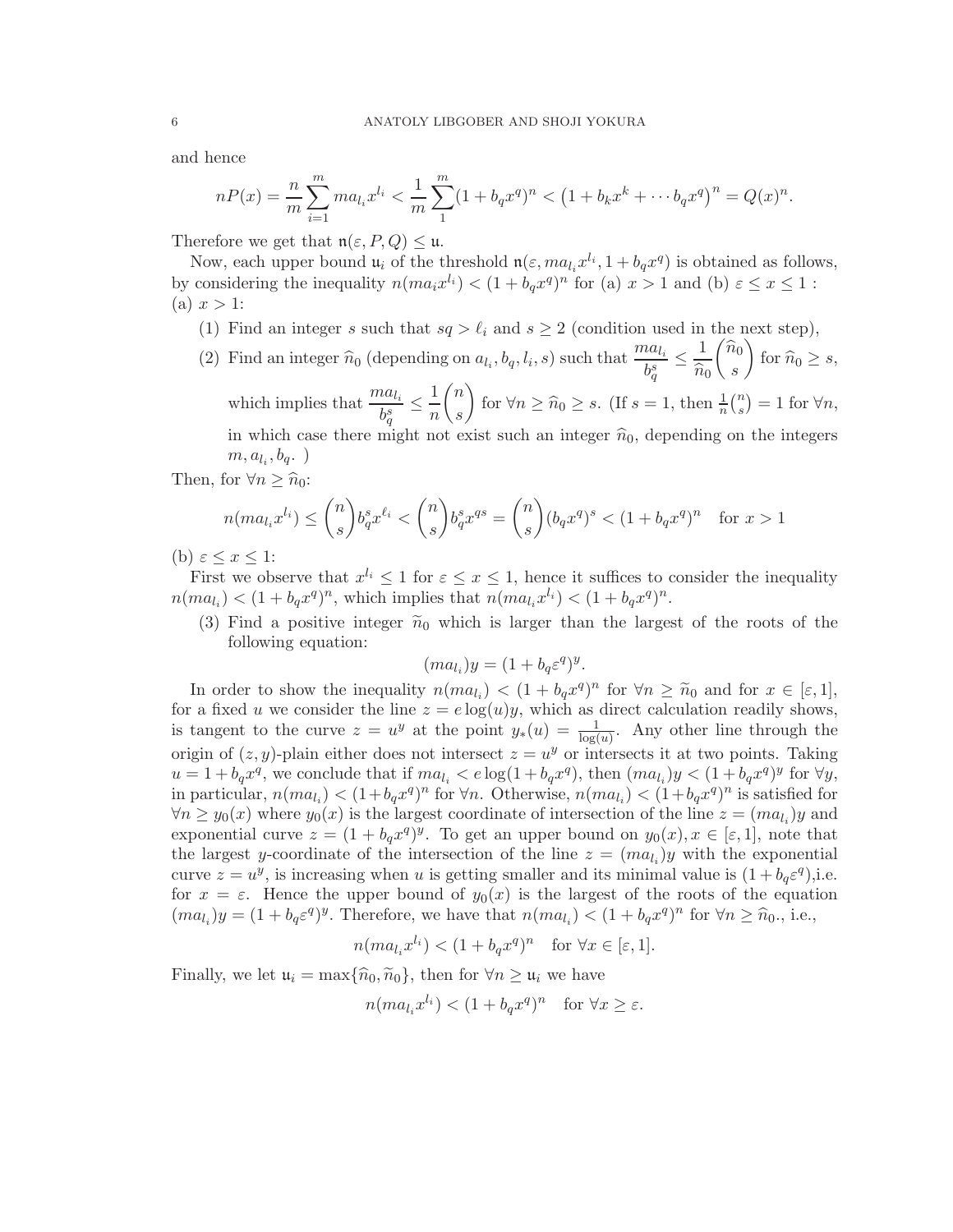(B) In the case when  $\varepsilon > 1$ : We do the same thing as in (a), just by replacing  $x > 1$  by  $x \geq \varepsilon$ . Then we let  $\mathfrak{u}_i := \widehat{n}_0$ .

Remark 2.5. We have the following inequality for the stabilization thresholds:

(2.6) 
$$
\mathfrak{pp}(X \times Y; \varepsilon) \leq \max\{\mathfrak{pp}(X; \varepsilon), \mathfrak{pp}(Y; \varepsilon)\}\
$$

for a positive real number  $\varepsilon$  such that  $P_X(\varepsilon) \geq 2$  and  $P_Y(\varepsilon) \geq 2$ . Indeed, we let  $\mathfrak{pp}(X;\varepsilon) :=$  $n_X$  and  $\mathfrak{pp}(Y;\varepsilon) := n_Y$ , then we have

$$
nP_X^{\pi}(t) < P_X(t)^n \quad \forall n \ge n_X, \forall t \ge \varepsilon,
$$
\n
$$
nP_Y^{\pi}(t) < P_Y(t)^n, \quad \forall n \ge n_Y, \forall t \ge \varepsilon.
$$

Then for  $\forall n \geq \max\{n_X, n_Y\}$  and  $\forall t \geq \varepsilon$  we have

(2.7) 
$$
n(P_X^{\pi}(t) + P_Y^{\pi}(t)) < P_X(t)^n + P_Y(t)^n.
$$

Since  $P_X(t)$  and  $P_Y(t)$  are increasing functions and  $P_X(\varepsilon) \geq 2$  and  $P_Y(\varepsilon) \geq 2$ ,  $P_X(t) \geq 2$ and  $P_Y(t) \geq 2$  for  $\forall t \geq \varepsilon$ . Hence we have

(2.8) 
$$
P_X(t)^n + P_Y(t)^n \le P_X(t)^n \cdot P_Y(t)^n = (P_X(t) \cdot P_Y(t))^n.
$$

 $P_X(t)^n + P_Y(t)^n \leq P_X(t)^n \cdot P_Y(t)^n$  follows from that

$$
P_X(t)^n \cdot P_Y(t)^n - P_X(t)^n - P_Y(t)^n = (P_X(t)^n - 1) (P_Y(t)^n - 1) - 1 \ge 0
$$

because  $P_X(t)^n - 1 \ge 1$  and  $P_Y(t)^n - 1 \ge 1$  for  $\forall t \ge \varepsilon$ . Therefore it follows from (2.7) and (2.8) that  $nP_{X\times Y}^{\pi}(t) < P_{X\times Y}(t)^n$  for  $\forall n \ge \max\{n_X, n_Y\}$  and  $\forall t \ge \varepsilon$ . Therefore we get  $\mathfrak{pp}(X \times Y; \varepsilon) \leq \max{\{\mathfrak{pp}(X;\varepsilon),\mathfrak{pp}(Y;\varepsilon)\}}$ . However, in general we have  $\mathfrak{pp}(X \times Y; \varepsilon) \neq 0$  $\max\{\mathfrak{pp}(X;\varepsilon),\mathfrak{pp}(Y;\varepsilon)\}\.$  For example, we can see that  $\mathfrak{pp}(S^{2n};1) = 3$ , but  $\mathfrak{pp}(S^{2n} \times$  $S^{2n}$ ; 1) = 2.

Now we will turn to comparison of the homotopical and cohomological mixed Hodge polynomials.

In fact the cohomological mixed Hodge polynomial is also multiplicative just like the (cohomological) Poincaré polynomial  $P_X(t)$ 

$$
MH_{X\times Y}(t, u, v) = MH_X(t, u, v) \times MH_Y(t, u, v)
$$

which follows from the fact that the mixed Hodge structure is compatible with the tensor product (e.g., see [28].) On the other hand the homotopical mixed Hodge polynomial is additive just like the homotopical Poincaré polynomial  $P_X^{\pi}(t)$ 

$$
MH^{\pi}_{X\times Y}(t,u,v)=MH^{\pi}_X(t,u,v)+MH^{\pi}_Y(t,u,v)
$$

since  $\pi_*(X \times Y) = \pi_*(X) \oplus \pi_*(Y)$  and the category of mixed Hodge structures is abelian and the direct sum of a mixed Hodge structure is also a mixed Hodge structure. In this paper the following special multiplicativity and additivity are sufficient:

(2.9) 
$$
MH_{X^n}(t, u, v) = \{MH_X(t, u, v)\}^n,
$$

(2.10) 
$$
MH_{X^n}^{\pi}(t, u, v) = nMH_X^{\pi}(t, u, v).
$$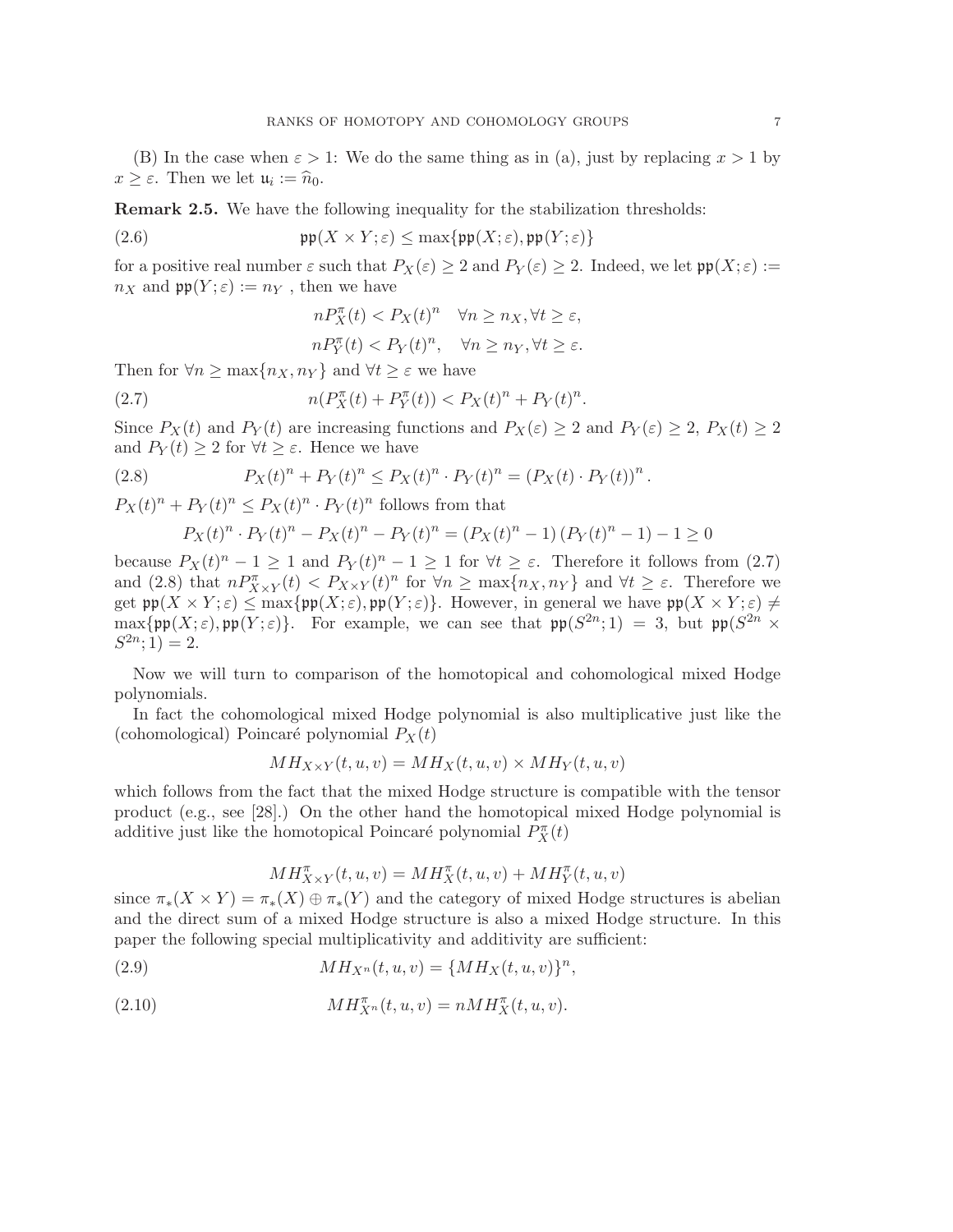In fact, in a similar way to that of Theorem 2.1, using multiplicativity and additivity relations (2.9) and (2.10), we can show the following proposition. Let  $\mathbb{R}_{>0}$  be the set of positive real numbers.

**Proposition 2.11.** Let  $(s, a, b) \in (\mathbb{R}_{>0})^3$ . Let X be a rationally elliptic quasi-projective *variety. Then there exists a positive integer*  $n_{(s,a,b)}$  *such that for*  $\forall n \geq n_{(s,a,b)}$  *the following strict inequality holds*

$$
MH_{X^n}^{\pi}(t, u, v) < MH_{X^n}(t, u, v)
$$
  
for  $|t - s| \ll 1, |u - a| \ll 1, |v - b| \ll 1$ .

*Proof.* For the sake of completeness and/or the sake of the reader, we give a proof, which is similar to the proof of Lemma 2.1. We set

$$
MH_X^{\pi}(t,u,v) = \sum_{k \ge 2, p \ge 0, q \ge 0} a_{k,p,q} t^k u^p v^q, \quad MH_X(t,u,v) = 1 + \sum_{k \ge 1, p \ge 0, q \ge 0} b_{k,p,q} t^k u^p v^q.
$$

If all the coefficients  $b_{k,p,q} = 0$ , then  $H^*(X; \mathbb{Q}) = \mathbb{Q} = H^*(pt; \mathbb{Q})$ , which implies (as in Remark 1.4) that X is rationally homotopy equivalent to the point, hence  $\pi_*(X) = 0$ . The above strict inequality automatically holds. So we can assume that  $b_{k_0,p_0,q_0} \neq 0$  for some  $(k_0, p_0, q_0)$ . Then for  $(s, a, b) \in (\mathbb{R}_{>0})^3$  we have

$$
MH_X(s, a, b) = 1 + \sum_{k \ge 1, p \ge 0, q \ge 0} b_{k, p, q} s^k a^p b^q \ge 1 + b_{k_0, p_0, q_0} s^{k_0} a^{p_0} b^{q_0} > 1.
$$

Therefore whatever the value of  $MH_X^{\pi}(s, a, b)$  is, by the same argument as in the proof of Theorem 2.1,

$$
\lim_{n \to \infty} \frac{n(MH_X^{\pi}(s, a, b))}{(MH_X(s, a, b))^n} = MH_X^{\pi}(s, a, b) \lim_{n \to \infty} \frac{n}{(MH_X(s, a, b))^n} = 0.
$$

Hence there exists a positive integer  $\widehat{N_{(s,a,b)}}$  such that for  $\forall n \geq \widehat{N_{(s,a,b)}}$ 

(2.12) 
$$
\frac{n(MH_X^{\pi}(s, a, b))}{(MH_X(s, a, b))^n} < 1.
$$

Equivalently, we have for  $\forall n\geq \widehat{N_{(s,a,b)}}$ 

$$
nMH_X^{\pi}(s,a,b) < MH_X(s,a,b)^n.
$$

Now the proof is concluded as the proof of Lemma 2.1 using openness of condition (2.12). П

The following theorem follows from the above proposition and the compactness of the cube  $\mathscr{C}_{\varepsilon,r}$ .

**Theorem 2.13.** Let  $\varepsilon$  and  $r$  be positive real numbers such that  $\varepsilon < r$  and let  $\mathscr{C}_{\varepsilon,r} :=$  $[\varepsilon, r] \times [\varepsilon, r] \times [\varepsilon, r] \subset (\mathbb{R}_{\geq 0})^3$  Let X be a rationally elliptic quasi-projective variety. Then *there exists a positive integer*  $n_{\varepsilon,r}$  *such that for all*  $n \geq n_{\varepsilon,r}$  *the following strict inequality holds:*

$$
MH_{X^n}^{\pi}(t,u,v) < MH_{X^n}(t,u,v)
$$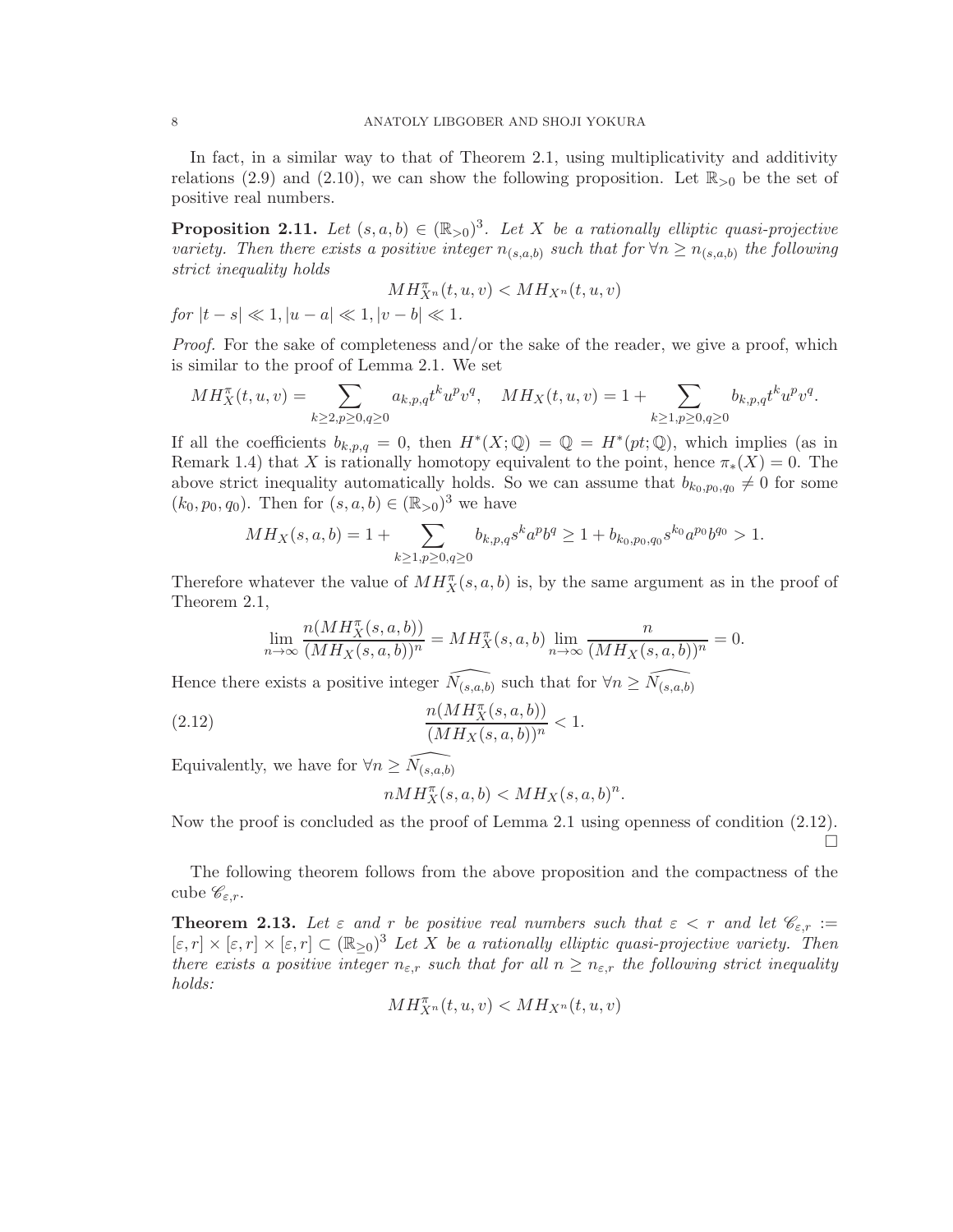*for*  $\forall (t, u, v) \in \mathscr{C}_{\varepsilon,r}$ .

**Remark 2.14.** In a similar manner to the proof of  $(2.6)$  in Remark 2.5, we can see the following inequality as to the threshold mhp:

$$
\mathrm{mhp}(X \times Y; a, b, c) \le \max\{\mathrm{mph}(X; a, b, c), \mathrm{mhp}(Y; a, b, c)\}
$$

for positive real numbers  $a, b, c$  such that  $MH_X(a, b, c) \ge 2$  and  $MH_Y(a, b, c) \ge 2$ .

**Remark 2.15.** We defined in Introduction the stabilization threshold  $\mathfrak{pp}(X; \varepsilon)$  as the smallest integer  $n_0$  such that for all  $n \ge n_0$  the following inequality (1.3) holds:  $P_{X^n}^{\pi}(t)$  <  $P_{X^n}(t)$ ( $\forall t \geq \varepsilon$ ). In particular, it takes place for the product space  $X^{\mathfrak{pp}(X;\varepsilon)}$ . On the other hand this inequality is equivalent to  $n P_X^{\pi}(t) < (P_X(t))^n (\forall t \geq \varepsilon)$ , study of which is a key ingredient for our results. This inequality can be considered without assuming that  $n$  is an integer, but for  $n$  being a positive real number. The same applies to the stabilization threshold  $\operatorname{mph}(X; a, b, c)$ . Thus we can consider the *real stabilization thresholds*  $\operatorname{pp}_p(X; \varepsilon)$ and  $\operatorname{mpj}_\mathbb{R}(X; a, b, c)$ , which are more subtle invariants than the integral ones and are more difficult to analyze. For details on properties and calculation of these invariants of pairs of polynomials, rational elliptic homotopy types and quasi-projective varieties, we refer to [23].

## 3. Bounds for Stabilization Thresholds

We will start with a conditional result, which yields unconditional bound in small dimensions.

Theorem 3.1. *If a simply connected rationally elliptic space* X *satisfies the Hilali conjecture, then we have*  $pp(X; 1) \leq 3$ .

*Proof.* Let X be a simply connected rationally elliptic space of formal dimension n. Let the homotopical and cohomological Poincaré polynomials of  $X$  be

$$
P_X^{\pi}(t) = a_2 t^2 + \dots + a_i t^i + \dots + a_\ell t^\ell,
$$
  
\n
$$
P_X(t) = 1 + b_2 t^2 + \dots + b_k t^k + \dots + t^n.
$$

(Note that  $a_2 = b_2$  by the Hurewicz theorem and recall that  $b_n = 1$  and  $b_{n-1} = b_1 = 0$ .)

First we observe that in order to prove that for a positive integer  $m \geq 2$ 

$$
\mathfrak{pp}(X;1)\leq \mathfrak{m},
$$

it suffices to show that

 $(3.2)$  $P_X^{\pi}(t) < P_X(t)^{\mathfrak{m}} \quad (\forall t \geq 1).$ 

Which implies that

(3.3) 
$$
(\mathfrak{m} + 1)P_X^{\pi}(t) < P_X(t)^{\mathfrak{m}+1} \quad (\forall t \ge 1)
$$

and by induction we get  $m P_X^{\pi}(t) < P_X(t)^m$  ( $\forall t \geq 1$ ) for  $\forall m \geq \mathfrak{m}$ . Indeed, the inequality (3.2) implies

(3.4) 
$$
(\mathfrak{m} + 1)P_X^{\pi}(t) < (\mathfrak{m} + 1) \left(\frac{1}{\mathfrak{m}} P_X(t)^{\mathfrak{m}}\right).
$$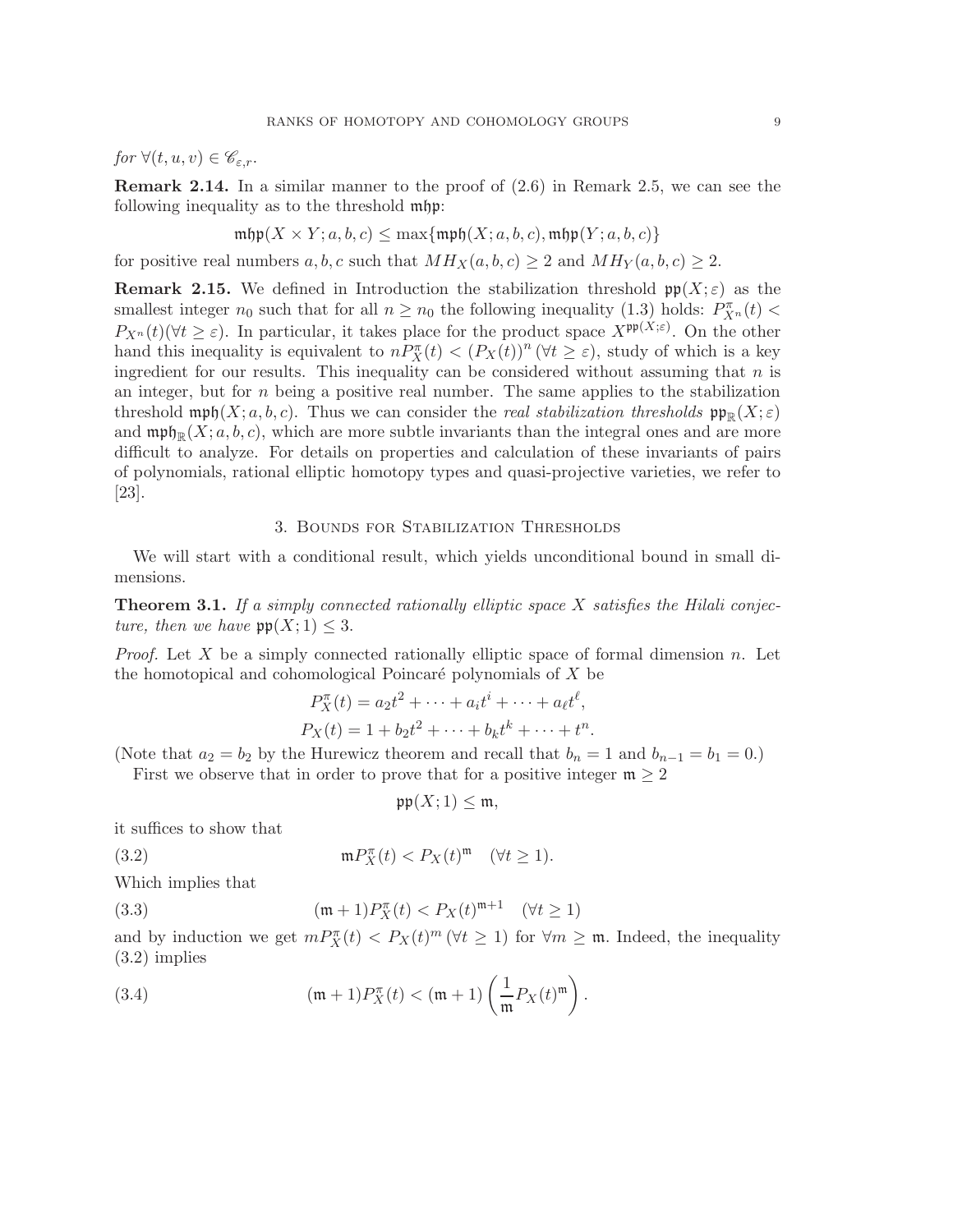Now

$$
P_X(t)^{\mathfrak{m}+1} - (\mathfrak{m} + 1) \left( \frac{1}{\mathfrak{m}} P_X(t)^{\mathfrak{m}} \right) = P_X(t)^{\mathfrak{m}} \left( P_X(t) - \frac{\mathfrak{m} + 1}{\mathfrak{m}} \right)
$$
  

$$
= P_X(t)^{\mathfrak{m}} \left( 1 + b_2 t^2 + \dots + t^n - 1 - \frac{1}{\mathfrak{m}} \right)
$$
  

$$
\geq P_X(t)^{\mathfrak{m}} \left( t^n - \frac{1}{\mathfrak{m}} \right)
$$
  

$$
\geq P_X(t)^{\mathfrak{m}} \left( 1 - \frac{1}{\mathfrak{m}} \right)
$$
  

$$
> 0 \quad \text{(since } \mathfrak{m} \geq 2)
$$

Hence we obtain (3.3) by the inequality (3.4).

Now, we show that

$$
3P_X^{\pi}(t) < P_X(t)^3 \quad \forall t \ge 1.
$$

First, we need to observe that it follows from [14, Theorem 32.15] that we have the following bound for the degree  $\ell$  of  $P_X^{\pi}(t)$ :

(3.5) ℓ ≤ 2n − 1.

$$
(P_X(t))^3 - 3P_X^{\pi}(t)
$$
  
=  $(t^n + b_{n-2}t^{n-2} + \dots + b_2t^2 + 1)^3 - 3(a_{\ell}t^{\ell} + \dots + a_2t^2)$   
 $\ge (t^n + b_{n-2}t^{n-2} + \dots + b_2t^2 + 1)^3 - 3t^{\ell}(a_{\ell} + \dots + a_2)$  (since  $t^j \ge t^2(j \ge 2)$  for  $\forall t \ge 1$ )  
 $\ge (t^n + b_{n-2}t^{n-2} + \dots + b_2t^2 + 1)^3 - 3t^{2n-1}(a_{\ell} + \dots + a_2)$  (by (3.5))

The Hilali conjecture is  $\dim (\pi_*(X) \otimes \mathbb{Q}) \leq \dim H_*(X; \mathbb{Q})$ , i.e.  $P_X^{\pi}(1) \leq P_X(1)$ , or

$$
a_{\ell} + \cdots + a_2 \leq 1 + b_{n-2} + \cdots + b_2 + 1.
$$

Before going furthermore, for the presentation below we point out the following about  $1 + b_{n-2} + \cdots + b_2 + 1$ :

- (1) If  $n = 2$ ,  $P_X(t) = 1 + t^2$  (thus,  $P_X^{\pi}(t) = t^2 + \cdots$ ). Hence  $1 + b_{n-2} + \cdots + b_2 + 1 = 1 + 1$ , thus, the part  $b_{n-2} + \cdots + b_2 = 0$ .
- (2) If  $n = 3$ , then  $P_X(t) = 1 + t^3$  (thus,  $P_X^{\pi}(t) = t^3 + \cdots$ ), since it follows from the Poincaré duality of Betti numbers (see (f) in Introduction) that  $b_2 = b_1 = 0$ . Hence  $1 + b_{n-2} + \cdots + b_2 + 1 = 1 + 1$ , thus, the part  $b_{n-2} + \cdots + b_2 = 0$ .
- (3) If  $n = 4$ , then  $P_X(t) = 1 + b_2 t^2 + t^4$ , since  $b_3 = b_1 = 0$ . Hence  $1 + b_{n-2} + \cdots + b_2 + 1 =$  $1 + b_2 + 1$ , thus, the part  $b_{n-1} + \cdots + b_2 = b_2$ .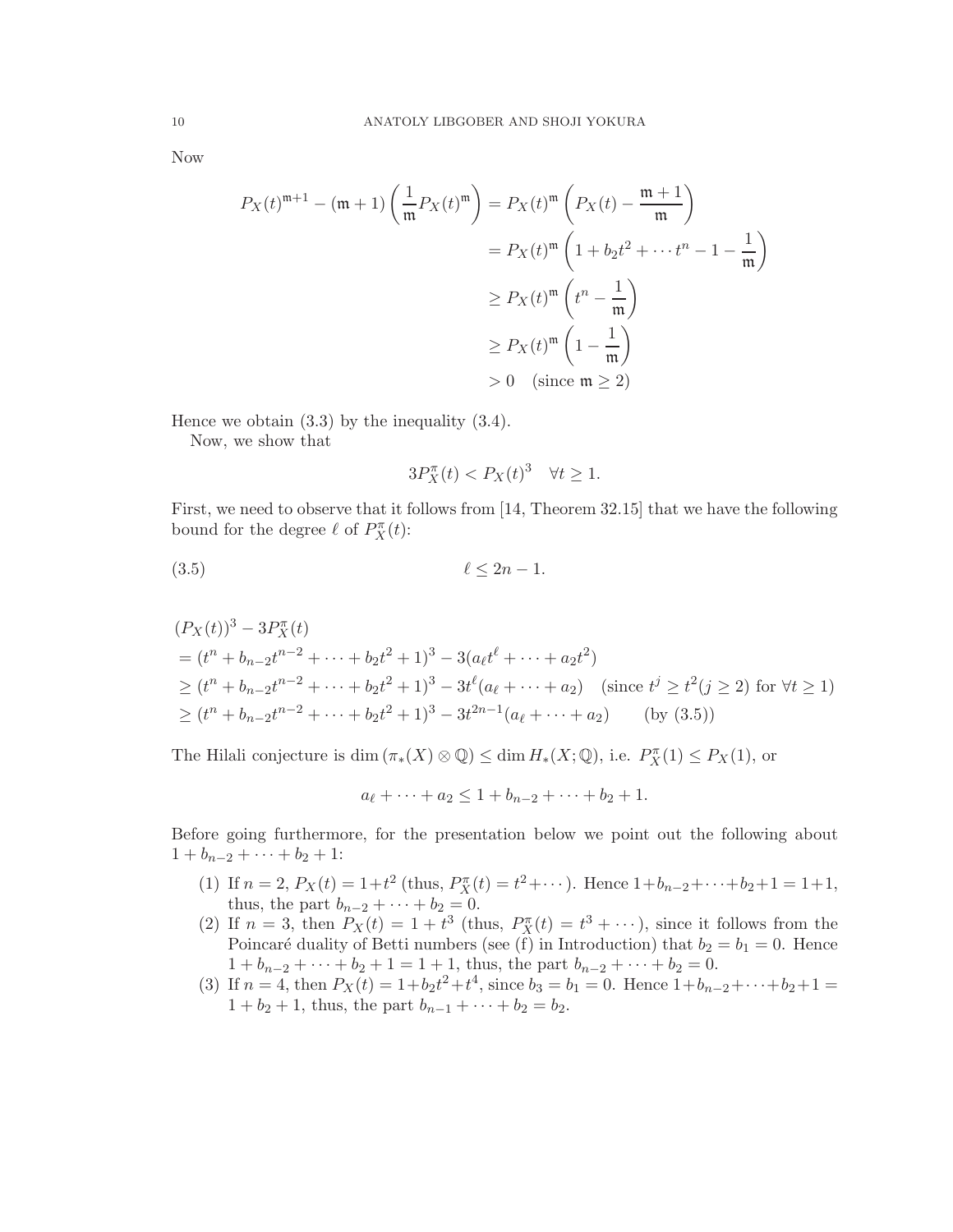With the part  $b_{n-2} + \cdots + b_2$  in the cases when  $n = 2, 3, 4$  being understood as above, the above sequence of inequalities continues as follows:

$$
\geq (t^{n} + b_{n-2}t^{n-2} + \cdots + b_{2}t^{2} + 1)^{3} - 3t^{2n-1}(1 + b_{n-2} + \cdots + b_{2} + 1)
$$
\n
$$
= \{(t^{n} + 1) + (b_{n-2}t^{n-2} + \cdots + b_{2}t^{2})\}^{3} - 3t^{2n-1} \{2 + (b_{n-2} + \cdots + b_{2})\}
$$
\n
$$
\geq (t^{n} + 1)^{3} + 3(t^{n} + 1)^{2}(b_{n-2}t^{n-2} + \cdots + b_{2}t^{2}) - 6t^{2n-1} - 3t^{2n-1}(b_{n-2} + \cdots + b_{2})
$$
\n
$$
\geq (t^{n} + 1)^{3} - 6t^{2n-1} + 3(t^{n} + 1)^{2}(b_{n-2} + \cdots + b_{2}) - 3t^{2n-1}(b_{n-2} + \cdots + b_{2})
$$
\n
$$
\geq (t^{n} + 1)^{3} - 6t^{2n-1} + 3t^{2n}(b_{n-2} + \cdots + b_{2}) - 3t^{2n-1}(b_{n-2} + \cdots + b_{2})
$$
\n
$$
\text{using } (t^{n} + 1)^{2} \geq t^{2n})
$$
\n
$$
= (t^{n} + 1)^{3} - 6t^{2n-1} + 3(t^{2n} - t^{2n-1})(b_{n-2} + \cdots + b_{2})
$$
\n
$$
\geq (t^{n} + 1)^{3} - 6t^{2n-1}
$$
\n
$$
\text{since } t^{2n} - t^{2n-1} = t^{2n-1}(t - 1) \geq 0
$$
\n
$$
\geq (t^{n} + 1)^{3} - 6t^{2n}
$$
\n
$$
= (t^{n})^{3} - 3(t^{n})^{2} + 3t^{n} + 1
$$
\n
$$
= (t^{n})^{3} - 3(t^{n})^{2} + 3t^{n} + 1
$$
\n
$$
= (t^{n} - 1)^{3} + 2
$$
\n
$$
> 0.
$$

Therefore,  $3P_X^{\pi}(t) < P_X(t)^3 \quad \forall t \ge 1.$ 

Combining Theorem 3.1 with the result of [7] we obtain:

Corollary 3.6. *For a rationally elliptic space* X *of homological dimension not exceeding 20, the stabilization threshold* pp(X; 1) *is at most 3.*

The next proposition gives unconditional bound on the stabilization threshold, depending, however, on the homological dimension.

Proposition 3.7. *Let* X *be a simply connected rationally elliptic space of formal dimension*  $n \geq 3$ *. Then we have* 

$$
\mathfrak{pp}(X;1)\leq n.
$$

The argument below uses, in addition to (3.5), the following bound (cf. [14, Theorem 32.15]):

(3.8) 
$$
P_X^{\pi}(1) = a_2 + a_3 + \cdots + a_{\ell} \leq n.
$$

*Proof.* In order to prove the proposition, it suffices to show that

$$
nP_X^{\pi}(t) < P_X(t)^n \quad \forall t \ge 1.
$$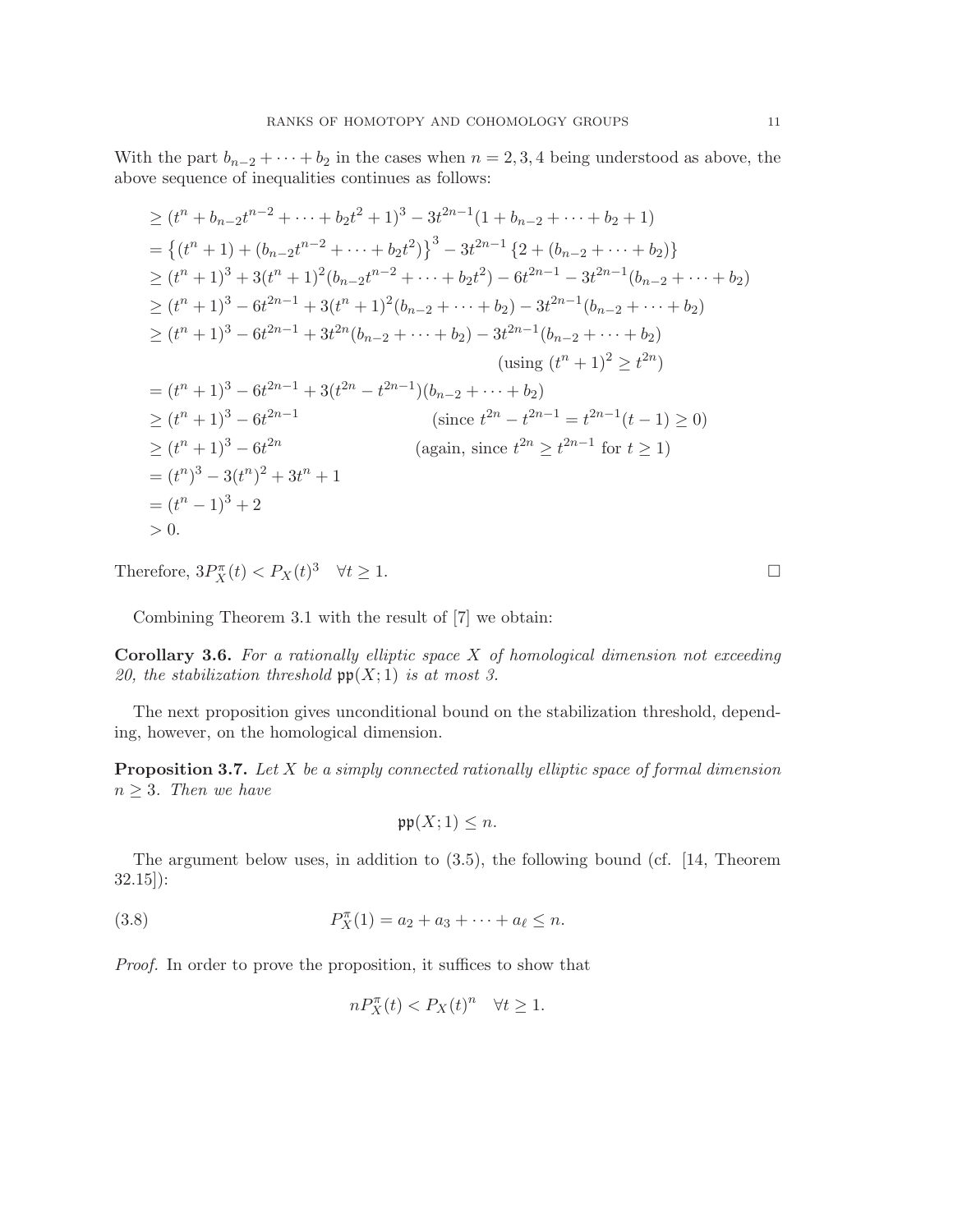$$
(P_X(t))^n - nP_X^{\pi}(t)
$$
  
\n
$$
\ge (t^n + 1)^n - n(a_t t^{\ell} + \dots + a_2 t^2)
$$
  
\n
$$
\ge (t^n + 1)^n - n^{\ell}(a_{\ell} + \dots + a_2)
$$
  
\n
$$
\ge (t^n + 1)^n - n^2 t^{2n-1}
$$
 (by (3.5) and (3.8)  
\n
$$
\ge (t^n + 1)^n - n^2 t^{2n}
$$
 (since  $t^{2n} \ge t^{2n-1}$  for  $t \ge 1$ )  
\n
$$
= \sum_{k=0}^n {n \choose k} t^{nk} - n^2 t^{2n}
$$
  
\n
$$
\ge t^{2n} \sum_{k=2}^n {n \choose k} - n^2 t^{2n}
$$
 (since  $t^{nk} \ge t^{2n}$  for  $k \ge 2$  and  $t \ge 1$ )  
\n
$$
= t^{2n} \left\{ \sum_{k=2}^n {n \choose k} - n^2 \right\}
$$
  
\n
$$
= t^{2n} \left\{ \sum_{k=0}^n {n \choose k} - {n \choose 1} - {n \choose 0} - n^2 \right\}
$$
  
\n
$$
= t^{2n} \left\{ 2^n - (n^2 + n + 1) \right\}
$$
  
\n
$$
> 0
$$

assuming that  $n \geq 5$ . For  $n = 3, 4$  the claim follows from Corollary 3.6 above.

**Remark 3.9.** For  $n = 2$  the above proposition does not hold since the formal dimension of  $\mathbb{C}P^1$  is 2, but  $\mathfrak{pp}(\mathbb{C}P^1;1)=3$ .

We conclude this section with the question on "mixed Hodge polynomial" version of Theorem 3.1 and Proposition 3.8. More precisely:

- (1) Does there exist a fixed integer  $\mathfrak{a}(\geq 3)$  such that  $\mathfrak{mfp}(X; 1, 1, 1) \leq \mathfrak{a}$  for any rationally elliptic quasi-projective variety  $X$  satisfying the Hilali conjecture?
- (2) Does there exist an integer  $\mathfrak{a}(n) \geq n$  such that  $\mathfrak{m} \mathfrak{hp}(X; 1, 1, 1) \leq \mathfrak{a}(n)$  for any rationally elliptic quasi-projective variety  $X$  of formal dimension  $n$ ?

## 4. Examples and concluding remarks

Here we present several explicit calculations of thresholds and introduce and discuss some property of homotopical E-function which is an analog of classical cohomological E-function.

4.1. Examples. The purpose of this section is to provide examples of calculations of exact values of stabilization thresholds.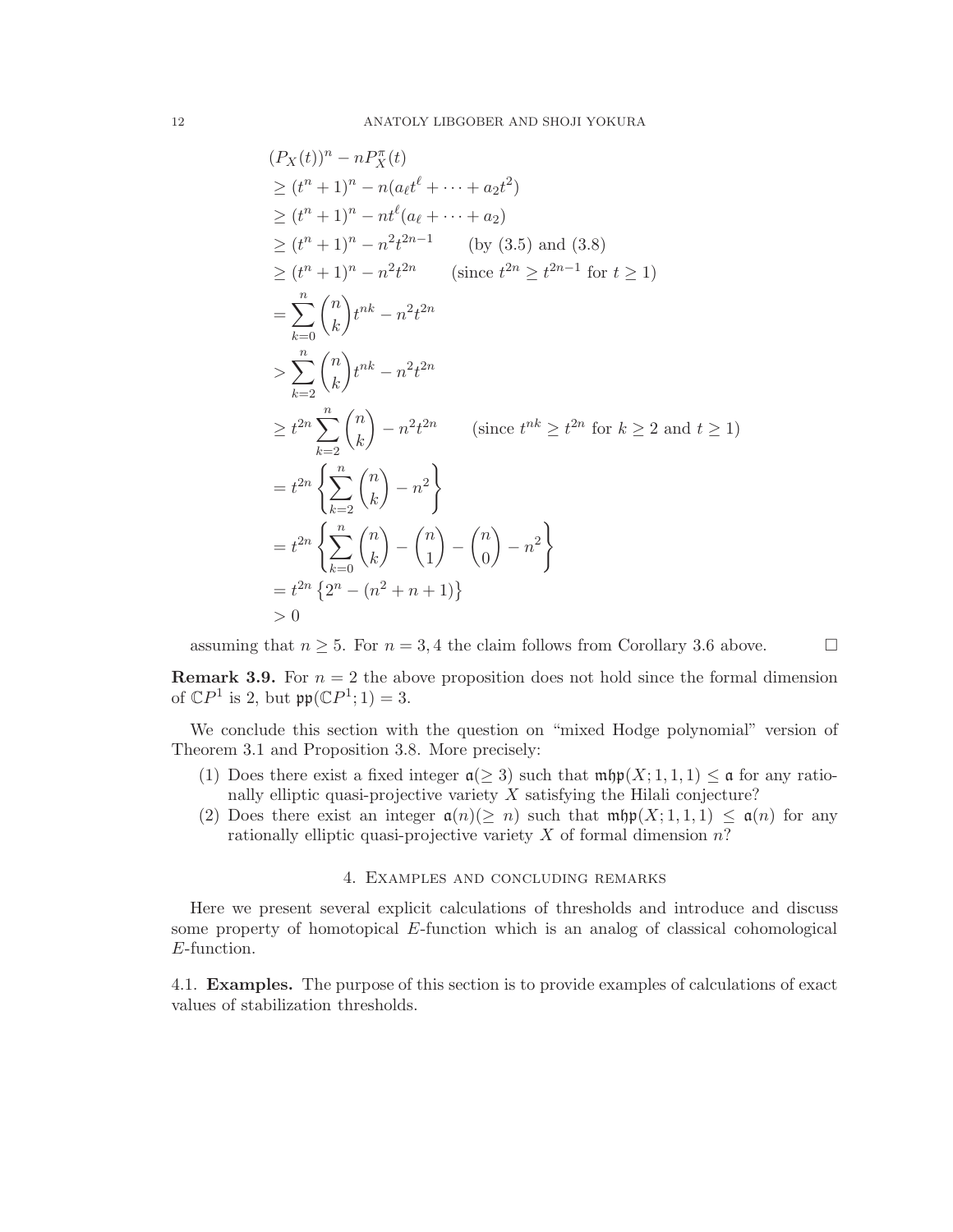4.1.1.  $\mathbb{C}^{n+1} \setminus 0$ . Here  $n > 0$ . This is a smooth quasi-projective variety, for which the mixed Hodge structures on cohomology and homotopy can be constructed using log-forms (cf. [10] and [25] resp.). Since this space can be retracted on  $S^{2n+1}$  and the Hurewicz isomorphism preserves the Hodge structure (cf. [17]) and calculating the mixed Hodge structure on  $H_n(\mathbb{C}^{n+1} \setminus 0)$  (for example using Gysin exact sequence for the homology of the complement to smooth divisor on the blow up of  $\mathbb{P}^{n+1}$  at a point) we obtain:

$$
MH_{\mathbb{C}^{n+1}\setminus\{0\}}(t,u,v) = 1 + t^{2n+1}(uv)^{n+1},
$$
  

$$
MH_{\mathbb{C}^{n+1}\setminus\{0\}}^{n}(t,u,v) = t^{2n+1}(uv)^{n+1}.
$$

Hence we have

$$
MH_{\mathbb{C}^{n+1}\setminus\{0\}}(t,u,v) = 1 + MH^{\pi}_{\mathbb{C}^{n+1}\setminus\{0\}}(t,u,v).
$$

## 4.1.2. *Projective spaces.*

**Example 4.1.** We start with  $X = \mathbb{C}P^n$ . We have

$$
P_{\mathbb{C}P^n}(t) = 1 + t^2 + \dots + t^{2n}
$$
 and  $P_{\mathbb{C}P^n}^{\pi}(t) = t^2 + t^{2n+1}$ .

One easily verifies that

$$
\mathfrak{pp}(\mathbb{C}P^n; 1) = \begin{cases} 3 & \text{if } n = 1, \\ 2 & \text{if } n \ge 2. \end{cases}
$$

The mixed Hodge polynomials are as follows:

$$
MH_{\mathbb{C}P^n}(t, u, v) = 1 + t^2uv + t^4(uv)^2 + \dots + t^{2i}(uv)^i + \dots + t^{2n}(uv)^n.
$$
  

$$
MH_{\mathbb{C}P^n}(t, u, v) = t^2uv + t^{2n+1}(uv)^{n+1}.
$$

The cohomological case is trivial and the claim in the homotopical case follows using the Hurewicz isomorphism for  $\pi_2$  and for higher homotopy groups the locally trivial fibration  $\mathbb{C}^{\times} \hookrightarrow \mathbb{C}^{n+1} \setminus \{0\} \to \mathbb{C}P^n$ , the calculation in §4.1.1 and the corresponding exact sequence

$$
\cdots \to \pi_{2n+1}(\mathbb{C}^{\times}) \to \pi_{2n+1}(\mathbb{C}^{n+1} \setminus \{0\}) \to \pi_{2n+1}(\mathbb{C}P^{n}) \to \pi_{2n}(\mathbb{C}^{\times}) \to \cdots
$$

which is an exact sequence of mixed Hodge structures [17, Theorem 4.3.4].

One easily verifies that:

- (1)  $\mathrm{mbp}(\mathbb{C}P^1; 1, 1, 1) = 3.$
- (2) If  $n \geq 2$ , then  $\operatorname{mhyp}(\mathbb{C}P^n; 1, 1, 1) = 2$ . In fact, this can be made to the following a bit sharper statement: for  $\forall m \geq 2$

$$
MH_{(\mathbb{C}P^n)^m}^{\pi}(t,u,v) < MH_{(\mathbb{C}P^n)^m}(t,u,v) \text{ for } \forall t \ge 1, \forall (u,v) \text{ such that } uv \ge 1.
$$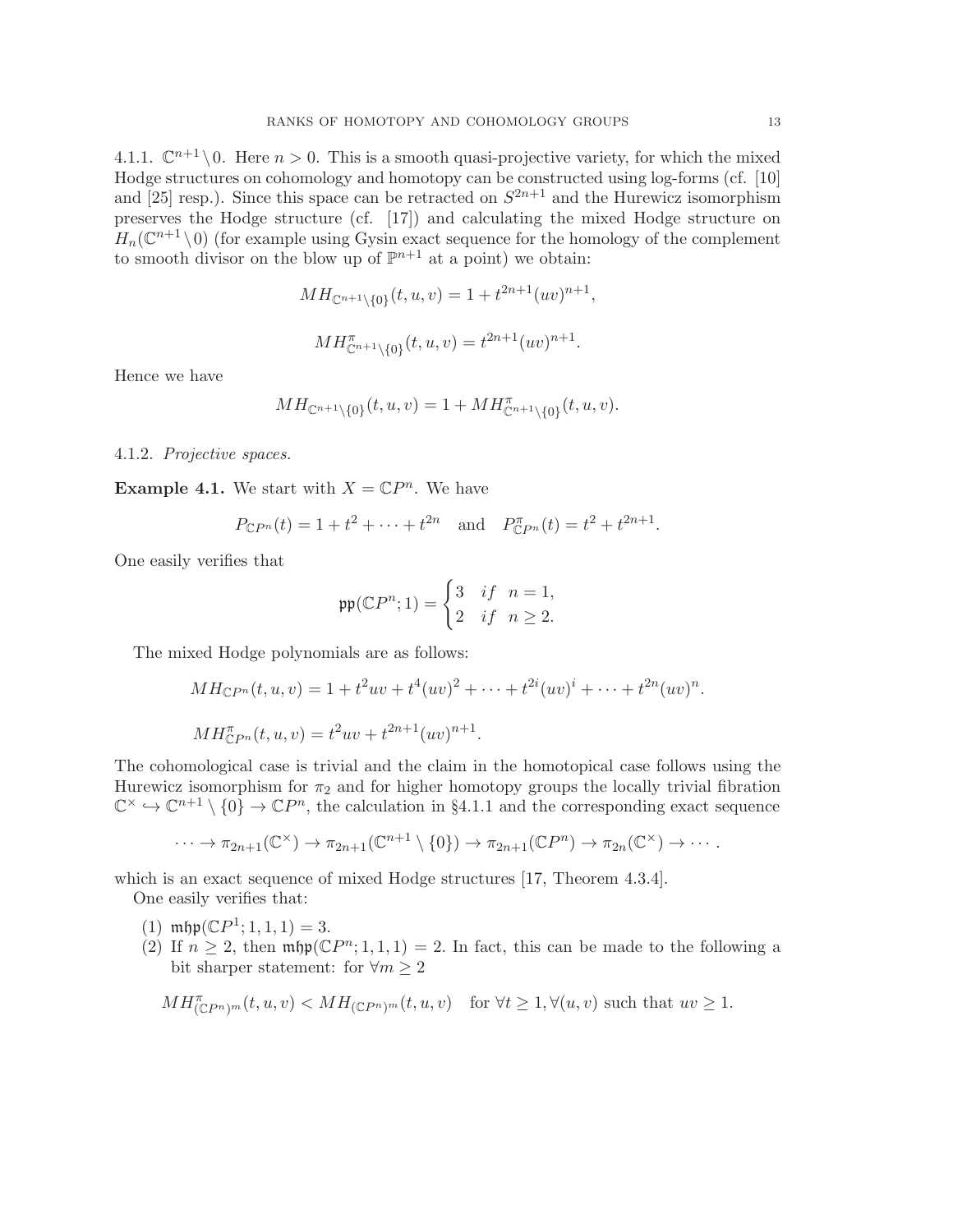4.1.3. *Compact toric manifolds.* In [3, Theorem 3.3] I. Biswas, V. Munoz and A. Murillo show that the homological Poincaré polynomial of a rationally elliptic toric manifold coincides with that of a product of complex projective spaces. Below, using a recent result due to M. Wiemeler  $[29]$  we show that the same thing holds for the homotopical Poincaré polynomial, in fact, for the homotopical mixed Hodge polynomial, and furthermore we also show that the homological mixed Hodge polynomial of a rationally elliptic toric manifold coincides with that of a product of complex projective spaces, which is a stronger version of the above result of Biswas–Mu˜noz–Murillo:

Theorem 4.2. *The homotopical and cohomological mixed Hodge polynomials of a rationally elliptic toric manifold of complex dimension* n *coincides with those of a product of complex projective spaces. To be more precise, if* X *is the quotient of*

$$
\prod_{i=1}^k (\mathbb{C}^{n_i+1} \setminus \{0\})
$$

*by a free action of commutative algebraic groups, i.e.,*  $(\mathbb{C}^{\times})^k$ *. Here*  $n = \sum_{i=1}^k n_i$ *. Then we have*

.

(1) 
$$
MH_X^{\pi}(t, u, v) = MH_{\prod_i^k \mathbb{C}P^{n_i}}^{\pi}(t, u, v) = \sum_{i=1}^k MH_{\mathbb{C}P^{n_i}}^{\pi}(t, u, v), \ i.e.,
$$

$$
MH_X^{\pi}(t, u, v) = \sum_{i=1}^k \left( t^2 u v + t^{2n_i+1} (uv)^{n_i+1} \right) = kt^2 u v + \sum_{i=1}^k t^{2n_i+1} (uv)^{n_i+1}
$$

$$
(2) MH_X(t, u, v) = MH_{\prod_i^k \mathbb{C}P^{n_i}}(t, u, v) = \prod_{i=1}^k MH_{\mathbb{C}P^{n_i}}(t, u, v), \ i.e.,
$$

$$
MH_X(t, u, v) = \prod_{i=1}^k \left( 1 + t^2 u v + \dots + t^{2j} (uv)^j + \dots + t^{2n_i} (uv)^{n_i} \right).
$$

*Proof.* In [29] M. Wiemeler shows that there is an algebraic isomorphism  $X \cong X'$  where  $X'$  is the quotient described above:

(4.3) 
$$
X' = \left(\prod_{i=1}^k (\mathbb{C}^{n_i+1} \setminus \{0\})\right) / (\mathbb{C}^\times)^k.
$$

(1) First we observe that

$$
\pi_j\Big(\prod_{i=1}^k(\mathbb{C}^{n_i+1}\setminus\{0\})\Big)\otimes\mathbb{Q}=\begin{cases}\underbrace{\mathbb{Q}\oplus\cdots\oplus\mathbb{Q}}_a & j=2n_i+1, \\ 0 & j\neq 2n_i+1.\end{cases}
$$

Here  $a$  is the number of the same integer  $n_i$ .

$$
\pi_j\left((\mathbb{C}^{\times})^k\right)\otimes \mathbb{Q}=\begin{cases}\underbrace{\mathbb{Q}\oplus\cdots\oplus\mathbb{Q}}_{k} & j=1,\\ 0 & j\neq 1.\end{cases}
$$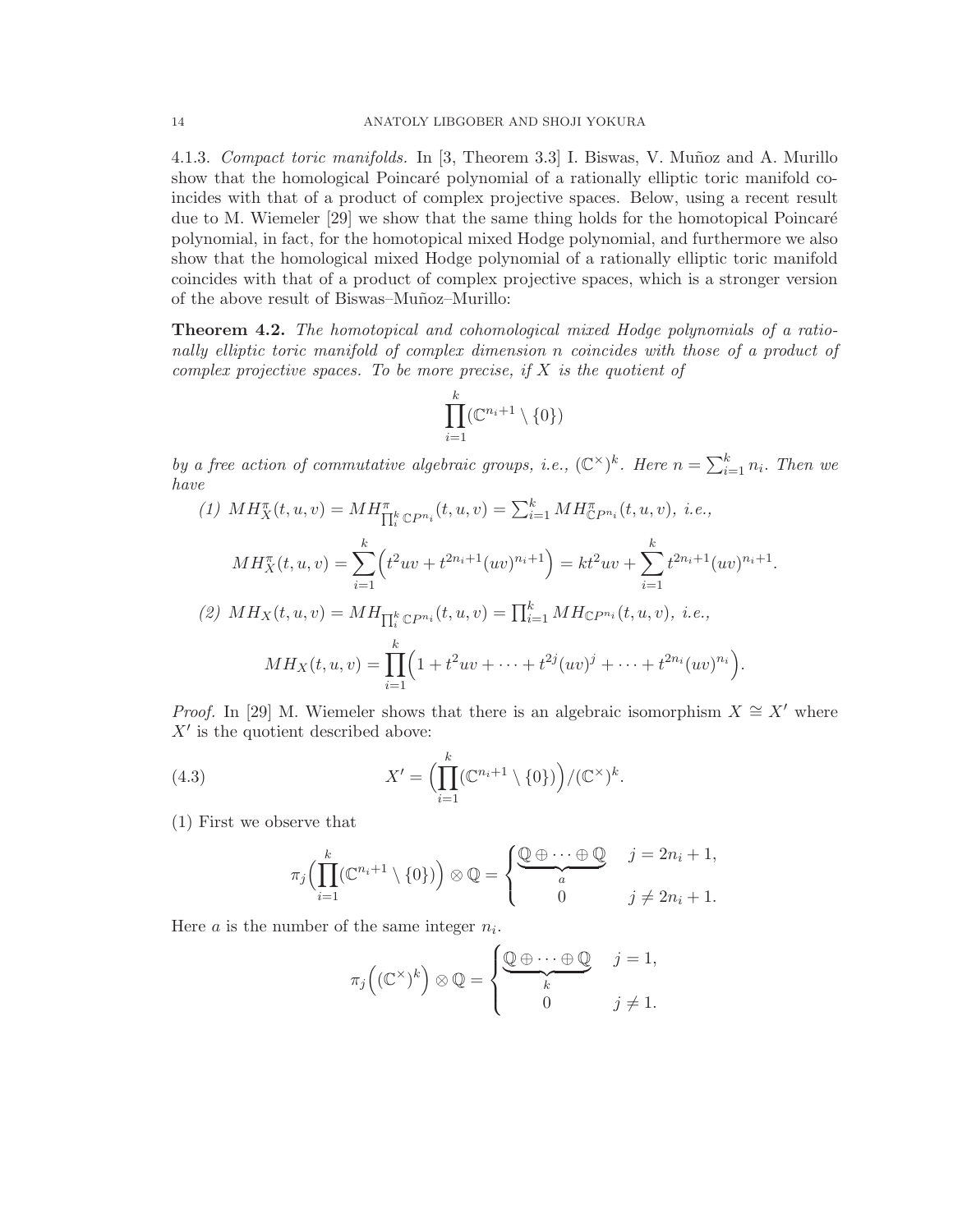Hence, since each  $2n_i + 1 \geq 3$ , it follows from the long exact sequences of homotopy groups that there is an isomorphism of mixed Hodge structures:

$$
\pi_j(X) \otimes \mathbb{Q} \cong \begin{cases} \pi_j\left(\prod_{i=1}^k (\mathbb{C}^{n_i+1} \setminus \{0\}) \right) \otimes \mathbb{Q} & j = 2n_i + 1, \\ \pi_1\left((\mathbb{C}^{\times})^k\right) \otimes \mathbb{Q} = \mathbb{Q} \oplus \cdots \oplus \mathbb{Q}, & j = 2, \\ 0 & j \neq 2, j = 2n_i + 1. \end{cases}
$$

Then it follows from the proof in the above Example 4.1 that we have the isomorphism of mixed Hodge structures

$$
\pi_j(X) \otimes \mathbb{Q} \cong \begin{cases} \pi_j\left(\prod_{i=1}^k \mathbb{C}P^{n_i}\right) \otimes \mathbb{Q} & j = 2, 2n_i + 1, \\ 0 & j \neq 2, j = 2n_i + 1. \end{cases}
$$

Therefore we have

$$
MH_X^{\pi}(t, u, v) = MH_{\prod_i^k \mathbb{C}P^{n_i}}^{\pi}(t, u, v) = \sum_{i=1}^k MH_{\mathbb{C}P^{n_i}}^{\pi}(t, u, v).
$$

(2) It follows from [29] that  $X'$  is a so-called Bott manifold, i.e., there is a sequence of fiber bundles over complex projective spaces with a complex projective space as a fiber:

$$
X' = B_k \xrightarrow{p_k} B_{k-1} \to \cdots \to B_i \xrightarrow{p_i} B_{i-1} \to \cdots B_2 \xrightarrow{p_1} B_1 \to B_0 = \{pt\}
$$

where  $p_1: B_1 = \mathbb{C}^{n_1+1} \to B_0 = \{pt\}$  and each  $p_i: \mathbb{P}(\mathbb{C}^{n_i+1} \times B_{i-1}) \to B_{i-1}$  is the projection map of the projectivization  $\mathbb{P}(\mathbb{C}^{n_i+1}\times B_{i-1})$  of the product  $\mathbb{C}^{n_i+1}\times B_{i-1}$  or a Whitney sum of trivial complex line bundles over  $B_{i-1}$ . This sequence is sometimes called a Bott tower. Note that the fiber space of  $p_i$  is nothing but the complex projective space  $\mathbb{C}P^{n_i}$ . Then it follows from Deligne's degeneration of Leray spectral sequence (see [28]) that for each projection map  $p_i: B_i \to B_{i-1}$  the cohomology of  $B_i$  with mixed Hodge structure is the tensor product of the cohomology of the base  $B_{i-1}$  and the fiber  $\mathbb{C}P^{n_i}$  with mixed Hodge structures. Therefore the mixed Hodge polynomial  $MH_X(t, u, v)$  coincides with that of the product of these complex projective spaces:

$$
MH_X(t, u, v) = MH_{\prod_i^k \mathbb{C}P^{n_i}}(t, u, v) = \prod_{i=1}^k MH_{\mathbb{C}P^{n_i}}(t, u, v).
$$

It follows from the above Theorem 4.2 that the cohomological and homotopical Poincaré polynomials of a rationally elliptic toric manifold are the same as those of a product of complex projective spaces, thus as explained in the introduction we get the following:

## Corollary 4.4. *The Hilali conjecture holds for rationally elliptic toric manifolds.*

*Proof.* Since a rationally elliptic toric manifold is formal, thus it follows that the Hilali conjecture holds (see [3]). Here we give another simple direct proof, using the above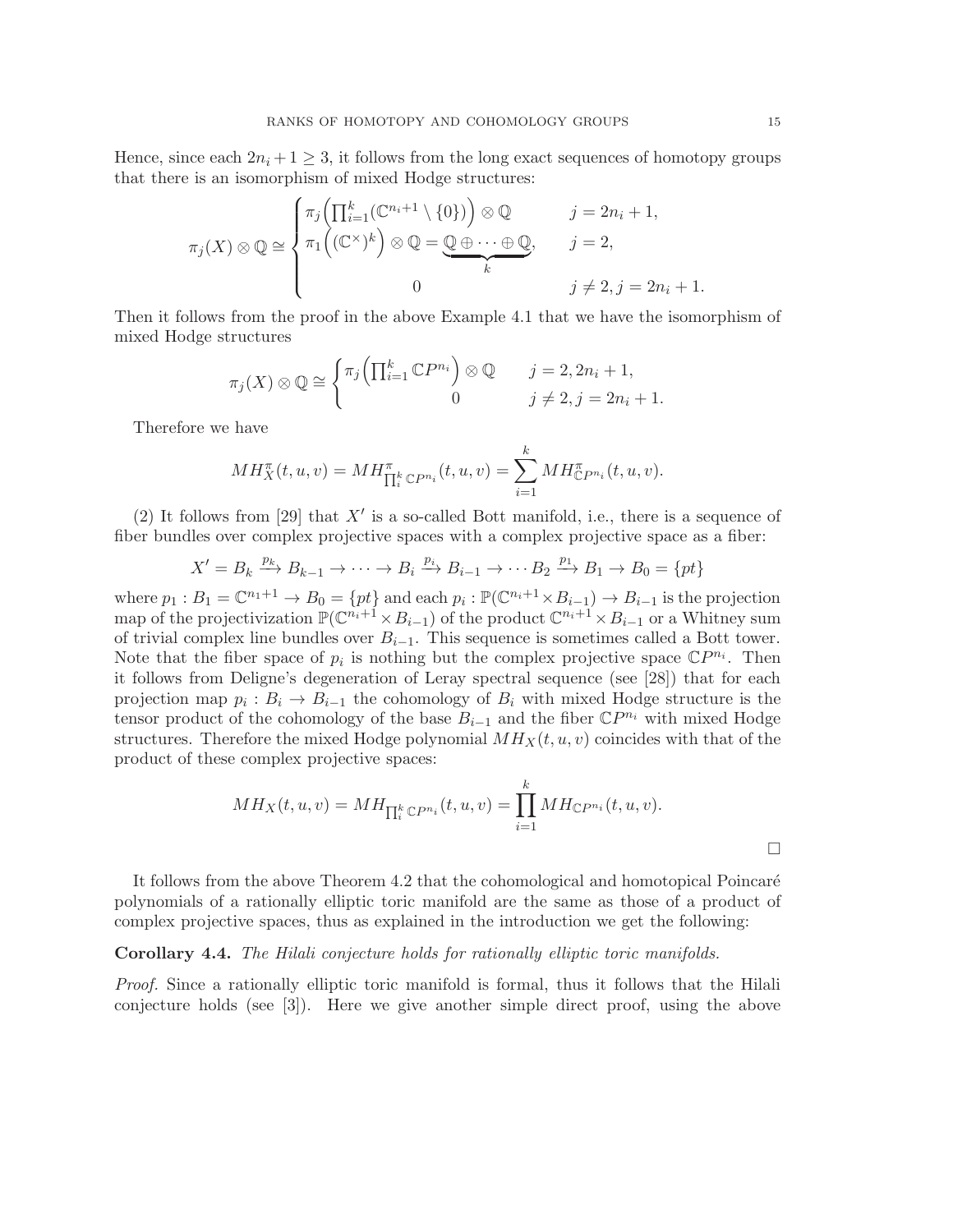calculation. Let X be a rationally elliptic toric manifold described as  $(4.3)$ . Then it follows from the above Theorem 4.2 that we have

$$
P_X^{\pi}(1) = MH_X^{\pi}(1,1,1) = \sum_{i=1}^k (1+1) = 2k, \quad P_X(1) = MH_X(1,1,1) = \prod_{i=1}^k (1+n_i).
$$

Since each  $n_i \geq 1$ , we have

$$
\prod_{i=1}^{k} (1 + n_i) \ge 2^k.
$$

- (1) If  $k = 1$ , then  $2k = 2 = 2^1 \le 1 + n_1$ , thus  $P_X^{\pi}(1) \le P_X(1)$ .
- (2) If  $k = 2$ , then  $2k = 4 = 2^2 \le \prod_{i=1}^2 (1 + n_i)$ , thus  $P_X^{\pi}(1) \le P_X(1)$ .
- (3) If  $k \geq 3$ , then  $2k < 2^k \leq \prod_{i=1}^k (1 + n_i)$ , thus  $P_X^{\pi}(1) < P_X(1)$ .

Therefore, in any case we do have  $P_X^{\pi}(1) \leq P_X(1)$ .

Corollary 4.5. *Let* X *be a rationally elliptic toric manifold and let*

$$
MH_X(t, u, v) = MH_{\prod_i^k \mathbb{C}P^{n_i}}(t, u, v), \qquad MH_X^{\pi}(t, u, v) = MH_{\prod_i^k \mathbb{C}P^{n_i}}^{\pi}(t, u, v).
$$

*If each*  $n_i \geq 2$ *, then*  $\min(x; 1, 1, 1) = 2$ *, and if*  $n_i = 1$  *for some i, then*  $\min(x; 1, 1, 1) = 3$ . *Proof.*

$$
MH_X(t, u, v) = MH_{\prod_i^k \mathbb{C}P^{n_i}}(t, u, v) = \prod_{i=1}^k MH_{\mathbb{C}P^{n_i}}(t, u, v),
$$
  

$$
MH_X^{\pi}(t, u, v) = MH_{\prod_i^k \mathbb{C}P^{n_i}}^{\pi}(t, u, v) = \sum_{i=1}^k MH_{\mathbb{C}P^{n_i}}^{\pi}(t, u, v).
$$

(1) If each  $n_i \geq 2$ , then it follows from Example 4.1 that

$$
2MH_{\mathbb{C}P^{n_i}}^{\pi}(t,u,v) < \left( MH_{\mathbb{C}P^{n_i}}(t,u,v)\right)^2,
$$

hence we have

$$
2\Big(\sum_{i=1}^k MH_{\mathbb{C}P^{n_i}}^{\pi}(t,u,v)\Big)=\sum_{i=1}^k 2MH_{\mathbb{C}P^{n_i}}^{\pi}(t,u,v) < \sum_{i=1}^k \Big(MH_{\mathbb{C}P^{n_i}}(t,u,v)\Big)^2.
$$

Now, for  $\forall t \geq 1, \forall u \geq 1$  and  $\forall v \geq 1$  we have

$$
\sum_{i=1}^k \Bigl(MH_{\mathbb{C}P^{n_i}}(t,u,v)\Bigr)^2 < \prod_{i=1}^k \Bigl(MH_{\mathbb{C}P^{n_i}}(t,u,v)\Bigr)^2.
$$

To show this, first we note that each  $MH_{\mathbb{C}P^{n_i}}(t, u, v) \geq 2$  for  $\forall t \geq 1, \forall u \geq 1$  and  $\forall v \geq 1$ . Then it suffices to show that if each  $d_i \geq 4(1 \leq i \leq k)$ , then

$$
d_1 + d_2 + \cdots + d_k < d_1 d_2 \cdots d_k.
$$

Indeed, this follows by induction. Clearly  $a_1 + a_2 < a_1 a_2$  since

$$
a_1a_2 - (a_1 + a_2) = (a_1 - 1)(a_2 - 1) - 1 \ge 3 \times 3 - 1 > 0.
$$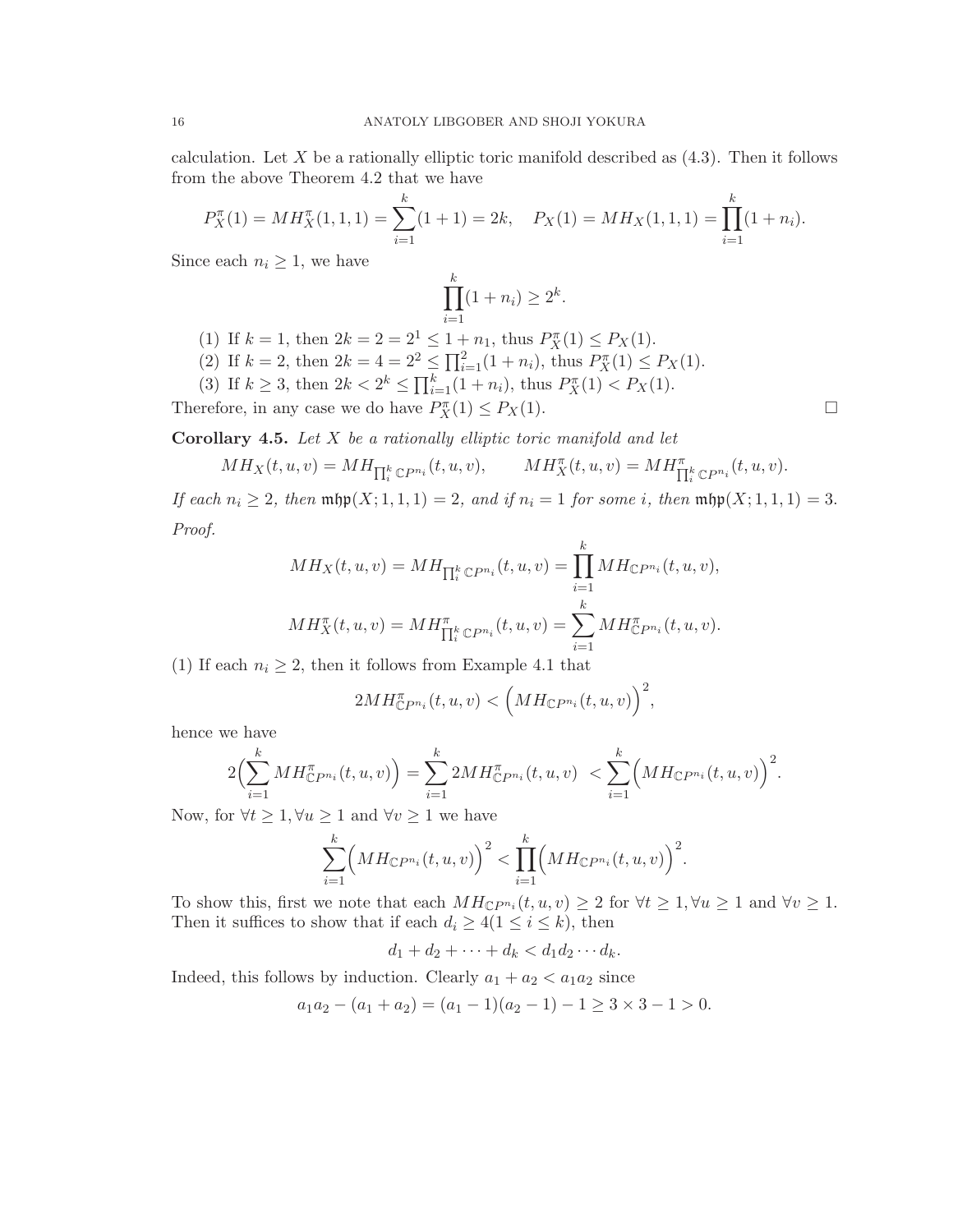Suppose that  $d_1 + d_2 + \cdots + d_{k-1} < d_1 d_2 \cdots d_{k-1}$ . Then

$$
d_1 + d_2 + \dots + d_{k-1} + d_k = (d_1 + d_2 + \dots + d_{k-1}) + d_k
$$
  
< 
$$
< d_1 d_2 \dots d_{k-1} + d_k
$$
  
< 
$$
< d_1 d_2 \dots d_{k-1} d_k.
$$

Therefore we have

$$
2\Big(\sum_{i=1}^k MH_{\mathbb{C}P^{n_i}}^{\pi}(t,u,v)\Big)<\Big(\prod_{i=1}^k MH_{\mathbb{C}P^{n_i}}(t,u,v)\Big)^2.
$$

(2) If  $n_i = 1$  for some i, then it follows from Example 4.1 that  $\operatorname{mfp}(\mathbb{C}P^1; 1, 1, 1) = 3$ , i.e.,  $3MH_{\mathbb{C}P^1}^{\pi}(t,u,v) < (MH_{\mathbb{C}P^1}(t,u,v))^3$ . Surely for the other ones we have  $3MH_{\mathbb{C}P^{n_j}}^{\pi}(t,u,v) <$  $(MH_{\mathbb{C}P^{n_j}}(t,u,v))^3$ . Hence by the same argument as above we have

$$
3\Big(\sum_{i=1}^{k} MH_{\mathbb{C}P^{n_i}}^{\pi}(t,u,v)\Big) < \Big(\prod_{i=1}^{k} MH_{\mathbb{C}P^{n_i}}(t,u,v)\Big)^3.
$$
  
Hence  $\min\{X; 1, 1, 1\} = 3$ .

**Remark 4.6.** Even if we fix  $u = 1$  and  $v = 1$  in the above proof of Corollary 4.5, we have the same proof, therefore we have that if each  $n_i \geq 2$ , then  $\mathfrak{pp}(X; 1) = 2$ , and if  $n_i = 1$  for some *i*, then  $\mathfrak{pp}(X;1) = 3$ .

4.1.4. *Arrangements of linear subspaces.* G. Debongnie (cf. [9]) described the structure of arrangements of subspaces in  $\mathbb{C}^n$  which complements are rationally elliptic. If follows that such complements are products of  $\prod_i (\mathbb{C}^{n_i+1} \setminus 0)$ . Combining this with calculation in §4.1.1, we obtain:

Theorem 4.7. *The homotopical and cohomological mixed Hodge polynomials of a simply connected rationally elliptic complement* X *of an arrangement of linear subspaces are as follows:*

(1) 
$$
MH_X^{\pi}(t, u, v) = MH_{\prod_i^k (\mathbb{C}^{n_i+1} \setminus 0)}^{\pi}(t, u, v) = \sum_{i=1}^k MH_{\mathbb{C}^{n_i+1} \setminus 0}^{\pi}(t, u, v), \ i.e.,
$$

$$
MH_X^{\pi}(t, u, v) = \sum_{i=1}^k t^{2n_i+1} (uv)^{n_i+1}.
$$

$$
(2) MH_X(t, u, v) = MH_{\prod_i^k (\mathbb{C}^{n_i+1} \setminus 0)}(t, u, v) = \prod_{i=1}^k MH_{\mathbb{C}^{n_i+1} \setminus 0}(t, u, v), \ i.e.,
$$

$$
MH_X(t, u, v) = \prod_{i=1}^k \left(1 + t^{2n_i+1} (uv)^{n_i+1}\right).
$$

In particular, we obtain:

Corollary 4.8. *In notations of Theorem 4.7, we have*

$$
\mathfrak{pp}(X; 1) = 1
$$
 and  $\mathfrak{mhp}(X; 1, 1, 1) = 1$ .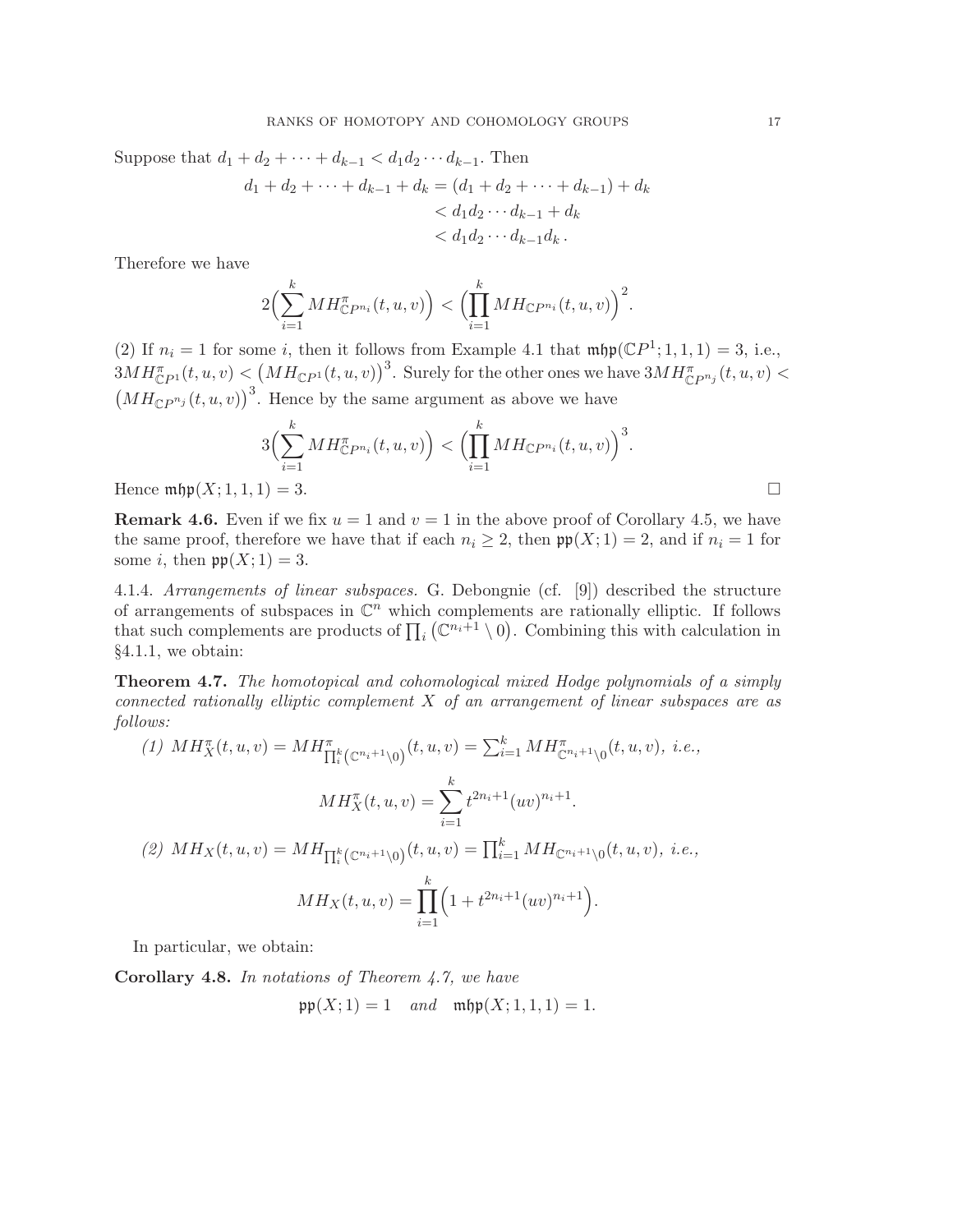4.2. **Homotopical E-function.** Specialization  $t = -1$  of the homotopical Poincare polynomial  $MH_X^{\pi}(t, u, v)$  is a homotopical analog of E-functions (cf. [2]) and is well behaved in several constructions described below.

**Definition 4.9.** The homotopical E-polynomial  $E^{\pi}(X, u, v)$  of a complex algebraic variety  $X$  which is rational elliptic is defined as follows:

$$
E^\pi(X,u,v):=MH_X^\pi(-1,u,v).
$$

Recall that the homological E-function is defined as  $E(X, u, v) := MH_X^c(-1, u, v)$ , where one uses in (1.9) the compactly supported cohomology.  $E(X, u, v)$  satisfies the additivity relation: for an algebraic subvariety  $Y \subset X$  one has (cf. [2])

(4.10) 
$$
E(X, u, v) = E(Y, u, v) + E(X \setminus Y, u, v).
$$

This follows from the long exact sequence of compactly supported cohomology groups:

$$
\cdots \to H_c^k(X \setminus Y) \to H_c^k(X) \to H_c^k(Y) \to H_c^{k+1}(X \setminus Y) \to \cdots
$$

Additivity relation for the homotopical E-polynomials comes in the context of locally trivial fibrations

$$
(4.11)\qquad \qquad F \hookrightarrow E \to B
$$

of pointed complex algebraic varieties of rationally elliptic  $E, F, B$ , which induces a long exact sequence of homotopy groups with mixed Hodge structures (see [17, Theorem 4.3.4]):

(4.12) 
$$
\cdots \to \pi_k(F) \to \pi_k(E) \to \pi_k(B) \to \pi_{k-1}(F) \to \cdots.
$$

The sequence (4.12) yields the following:

Proposition 4.13. *Let* E, F, B *be simply connected pointed complex algebraic varieties forming a locally trivial fibration (4.11) such that any two of them are rationally elliptic. Then we have*

$$
E^{\pi}(E, u, v) = E^{\pi}(F, u, v) + E^{\pi}(B, u, v).
$$

In the case of homological E-polynomials one has multiplicativity in the case of locally trivial fibrations  $(4.11)^3$ 

**Theorem 4.14.** *(see* [4, 5, 6, 24]*)* Let  $F \hookrightarrow E \rightarrow B$  be a smooth complex algebraic *fiber bundles. If the fundamental group*  $\pi_1(B)$  *of the base space* B *acts trivially on the cohomology*  $H^*(F; \mathbb{Q})$  *of the fiber space*  $F$ *, then,* 

$$
E(E, u, v) = E(F, u, v) \cdot E(B, u, v).
$$

This is a reformulation of the relation between the Euler characteristics of bigraded components:

$$
e^{p,q}(X)=\sum_k (-1)^k\dim\Bigl(Gr^p_{F^\bullet}Gr^{W_\bullet}_{p+q}H^k(X;\mathbb C)\Bigr)
$$

discussed on p.935 of [6] (the multiplicativity relation is stated in this paper for  $\chi_y$ -genus which is a specialization of  $E(X, u, v)$ .

<sup>3</sup> for which one does not need to assume that spaces are rationally elliptic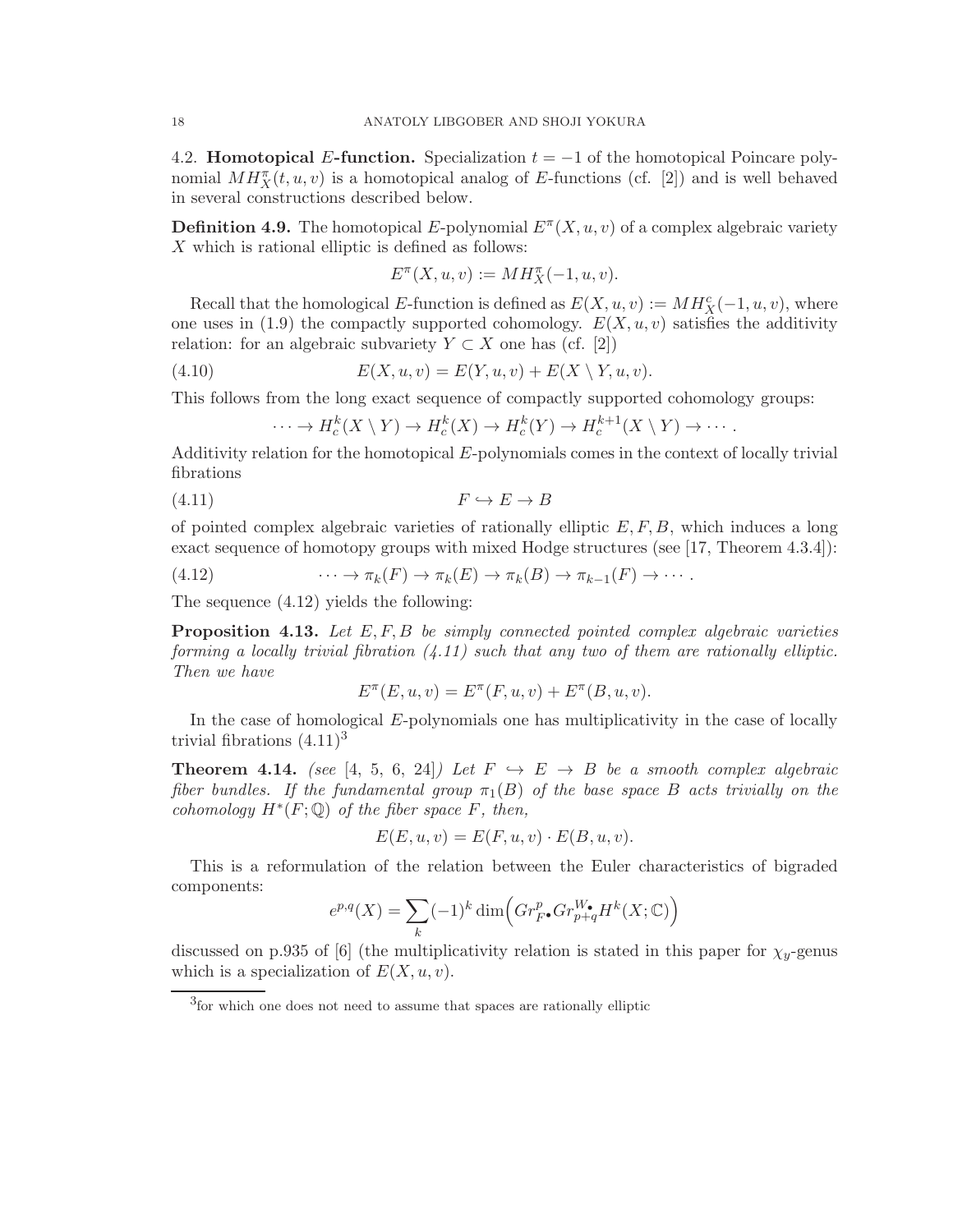Finally we note that a homotopy theoretical analog of additivity relation (4.10) holds. To state it, recall (cf. [17], [18]) that if  $(X, Y)$  is a pair of pointed complex algebraic varieties, the homotopy groups support a mixed Hodge structure such that the homotopy exact sequence of the pair  $(X, Y)$  is an exact sequence of the mixed Hodge structures. This sequence implies that for rationally elliptic spaces X and Y such that  $\pi_i(X, Y) = 0$  for large i

$$
E^{\pi}(X,Y,u,v) := MH^{\pi}_{(X,Y)}(-1,u,v) = \sum_{k} (-1)^{k} \dim \left( Gr^p_{\tilde{F}^{\bullet}} Gr^{\tilde{W}_{\bullet}}_{p+q}((\pi_{k}(X,Y) \otimes \mathbb{C})^{\vee}) \right) u^p v^q
$$

is well-defined and the following additivity relation holds:

(4.15) 
$$
E^{\pi}(X, u, v) = E^{\pi}(Y, u, v) + E^{\pi}(X, Y, u, v).
$$

Let  $X$  be a compact complex algebraic variety and Y be a closed subvariety of  $X$  such that  $X \setminus Y$  is smooth, then for homological E-functions one has:

$$
E(X \setminus Y, u, v) = E(X, Y, u, v),
$$

which shows that additivity  $(4.15)$  corresponds to  $(4.10)$ .

Acknowledgements: We would like to thank the referee and Prof. J. Rosenberg for useful suggestions and comments. S.Y. is supported by JSPS KAKENHI Grant Number JP19K03468.

#### **REFERENCES**

- [1] J. Amoros, I. Biswas, *Compact Kähler manifolds with elliptic homotopy type*, Adv. Math., 224 (2010), 1167–1182.
- [2] V. Batyrev, Non-Archimedean integrals and stringy Euler numbers of log-terminal pairs, J. Eur. Math. Soc. (JEMS), 1 (1999), no. 1, 5–33.
- [3] I. Biswas, V. Muñoz and A. Murillo, *Rationally elliptic toric varieties*, Tokyo J. Math. Advance Publication 1-16 (2021). DOI: 10.3836/tjm/1502179327.
- [4] S. E. Cappell, L. G. Maxim and J. L. Shaneson, Hodge genera of algebraic varieties I, Commun. Pure Appl. Math., 61 (2008), 422–449.
- [5] S. E. Cappell, A. Libgober, L. G. Maxim and J. L. Shaneson, Hodge genera and characteristic classes of complex algebraic varieties, Electron. Res. Announc. Math. Sci., 15 (2008), 1–7.
- [6] S. E. Cappell, A. Libgober, L. G. Maxim and J. L. Shaneson, Hodge genera of algebraic varieties II, Math. Ann., 345 (2009), 925–972.
- [7] S. Cattalani and A. Milivojević, Verifying the Hilali conjecture up to formal dimension twenty, J. Homotopy Relat. Struct., 15 (2020), 323–331.
- [8] D. Chataur and J. Cirici, Rational homotopy of complex projective varieties with normal isolated singularities, Forum Math.,  $29$  (2017), no.1, 41–57.
- [9] G. Debongnie, Rational Homotopy type of subspace arrangements with a geometric lattice, Proc. Amer. Math. Soc., 136 (2008), no. 6, 2245–2252.
- [10] P. Deligne, *Théorie de Hodge II*, Inst. Hautes Études Sci. Publ. Math.,  $40$  (1971), 5–55.
- [11] P. Deligne, *Théorie de Hodge III*, Inst. Hautes Etudes Sci. Publ. Math.,  $44$  (1974), 5–77.
- [12] P. Deligne, P. Griffiths, J. Morgan and D. Sullivan, Real homotopy theory of Kähler manifolds, Invent. Math., 29 (1975), no.3, 245–274.